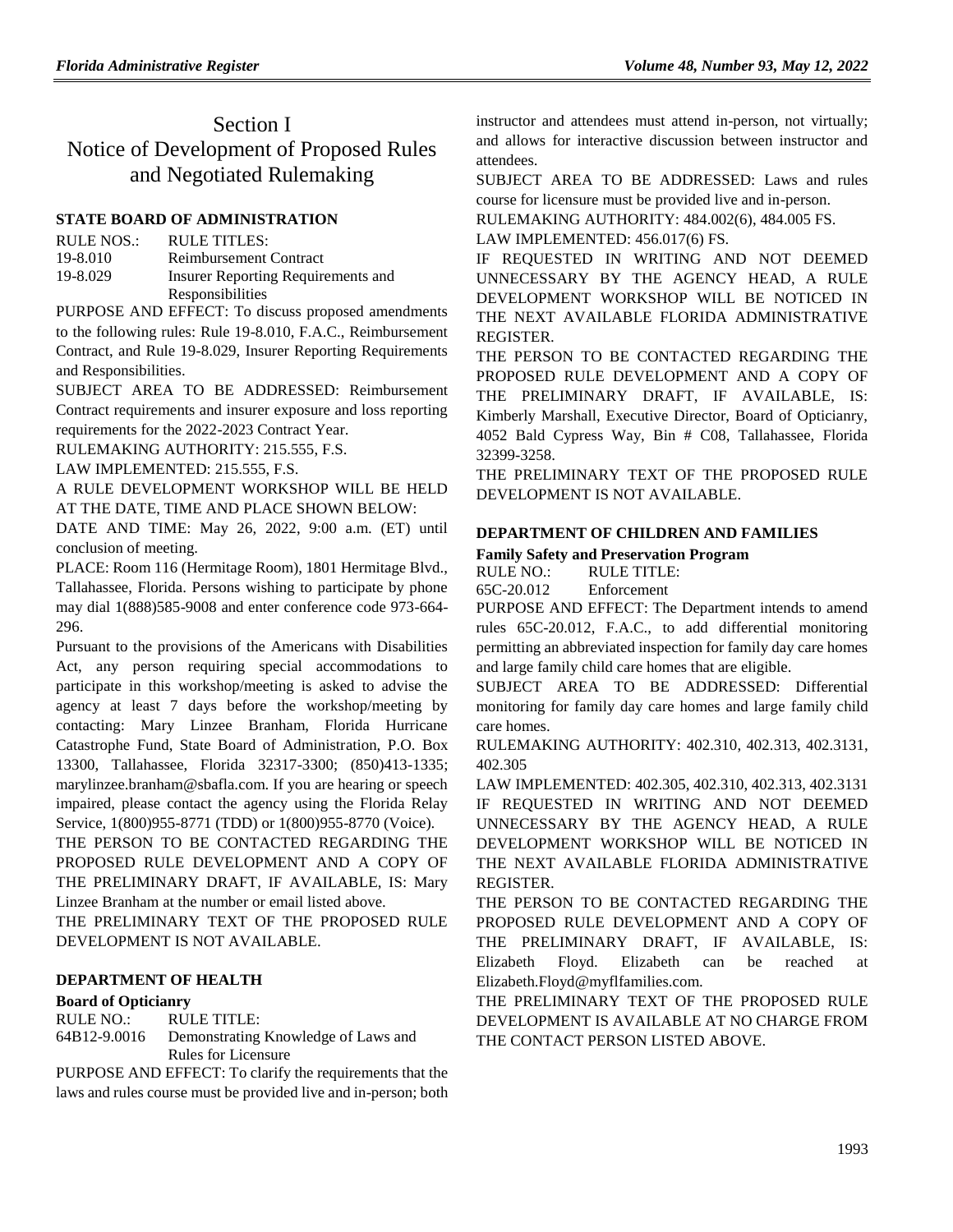#### **[DEPARTMENT OF CHILDREN AND FAMILIES](https://www.flrules.org/gateway/department.asp?id=65)**

| <b>Family Safety and Preservation Program</b> |  |  |  |
|-----------------------------------------------|--|--|--|
| <b>RULE TITLES:</b>                           |  |  |  |
| <b>APPLICATION PACKET AND</b>                 |  |  |  |
| LICENSING DOCUMENTS                           |  |  |  |
| ADMISSION, PLACEMENT, AND                     |  |  |  |
| ONGOING SERVICES                              |  |  |  |
| STANDARDS FOR AT-RISK HOUSES                  |  |  |  |
| STANDARDS FOR SAFE HOUSES                     |  |  |  |
| STANDARDS FOR TRADITIONAL AND                 |  |  |  |
| <b>RESIDENTIAL HOMES</b>                      |  |  |  |
| FOSTER CARE REFERRALS AND                     |  |  |  |
| <b>INVESTIGATIONS</b>                         |  |  |  |
|                                               |  |  |  |

PURPOSE AND EFFECT: The Department intends to amend rule 65C-46.002, .012, .019, .020, .024, and .025, F.A.C., to eliminate barriers and align with current practice.

SUBJECT AREA TO BE ADDRESSED: The amendments include the following: (1) removes the requirement for the CBC to complete the determination of need form; (2) groups specific items required in the licensing application packet together to reflect the proper sections to which the details of the items can be located; (3) removes the age differential waiver process; (4) includes language that requires the MDT staffing pursuant to s. 39.4022 F.S.; (5) reduces the specialized human trafficking hours from 24 to 18; (6) amends the language to allow staff to have unsupervised contact and be counted in the ratio to provide care and supervision to children while completing the specialized human trafficking training over a period of 4 months from the completion of pre-service training; (7) removes the age limitation of 12 years old at time of admission to an at-risk home; (8) removes the age limitation of 12 years old at time of admission to a safe house; (9) amends "Regional Licensing Authority" to Department's Licensing Authority"; (10) removes duplicate language for client services outlined in statute and replaces with the citation of the statute; and (11) repeals 65C-46.024 and .025.

RULEMAKING AUTHORITY: [409.175\(5\),](https://www.flrules.org/gateway/statute.asp?id=409.175(5)) [409.1678\(2\)\(c\),](https://www.flrules.org/gateway/statute.asp?id=%20409.1678(2)(c)) [39.4022\(11\) F.S.](https://www.flrules.org/gateway/statute.asp?id=%2039.4022(11)%20F.S.)

LAW IMPLEMENTED: [409.175\(5\),](https://www.flrules.org/gateway/statute.asp?id=409.175(5)) [409.175\(6\),](https://www.flrules.org/gateway/statute.asp?id=%20409.175(6)) [409.1678,](https://www.flrules.org/gateway/statute.asp?id=%20409.1678) [39.4022\(11\) F.S.](https://www.flrules.org/gateway/statute.asp?id=%2039.4022(11)%20F.S.)

IF REQUESTED IN WRITING AND NOT DEEMED UNNECESSARY BY THE AGENCY HEAD, A RULE DEVELOPMENT WORKSHOP WILL BE NOTICED IN THE NEXT AVAILABLE FLORIDA ADMINISTRATIVE REGISTER.

THE PERSON TO BE CONTACTED REGARDING THE PROPOSED RULE DEVELOPMENT AND A COPY OF THE PRELIMINARY DRAFT, IF AVAILABLE, IS: Elizabeth Floyd. Elizabeth can be reached at Elizabeth.Floyd@myflfamilies.com.

THE PRELIMINARY TEXT OF THE PROPOSED RULE DEVELOPMENT IS AVAILABLE AT NO CHARGE FROM THE CONTACT PERSON LISTED ABOVE.

## Section II Proposed Rules

#### **[DEPARTMENT OF BUSINESS AND PROFESSIONAL](https://www.flrules.org/gateway/department.asp?id=61)  [REGULATION](https://www.flrules.org/gateway/department.asp?id=61)**

#### **[Florida Real Estate Commission](https://www.flrules.org/gateway/organization.asp?id=283)**

RULE NOS.: RULE TITLES:

[61J2-17.013](https://www.flrules.org/gateway/ruleNo.asp?id=61J2-17.013) Interpretation of Particular Phrases

[61J2-17.014](https://www.flrules.org/gateway/ruleNo.asp?id=61J2-17.014) Guest Lecturers

[61J2-17.016](https://www.flrules.org/gateway/ruleNo.asp?id=61J2-17.016) Renewal of Instructor Permits

PURPOSE AND EFFECT: The purpose of the amendments is to the update the text to address JAPC concerns with existing rule language.

SUMMARY: Update rule text.

SUMMARY OF STATEMENT OF ESTIMATED REGULATORY COSTS AND LEGISLATIVE RATIFICATION:

The Agency has determined that this will not have an adverse impact on small business or likely increase directly or indirectly regulatory costs in excess of \$200,000 in the aggregate within one year after the implementation of the rule. A SERC has not been prepared by the Agency.

The Agency has determined that the proposed rule is not expected to require legislative ratification based on the statement of estimated regulatory costs or if no SERC is required, the information expressly relied upon and described herein: : During discussion of the economic impact of this rule at its Commission meeting, the Commission, based upon the expertise and experience of its members, determined that a Statement of Estimated Regulatory Costs (SERC) was not necessary and that the rule will not require ratification by the Legislature. No person or interested party submitted additional information regarding the economic impact at that time.

Any person who wishes to provide information regarding a statement of estimated regulatory costs, or provide a proposal for a lower cost regulatory alternative must do so in writing within 21 days of this notice.

RULEMAKING AUTHORITY: [475.05,](https://www.flrules.org/gateway/statute.asp?id=475.05) [475.451 FS.](https://www.flrules.org/gateway/statute.asp?id=%20475.451%20FS.)

LAW IMPLEMENTED: [475.451\(1\)\(2\)\(a\)\(6\),](https://www.flrules.org/gateway/statute.asp?id=475.451(1)(2)(a)(6)) [475.451 FS.](https://www.flrules.org/gateway/statute.asp?id=%20475.451%20FS.) IF REQUESTED WITHIN 21 DAYS OF THE DATE OF THIS NOTICE, A HEARING WILL BE SCHEDULED AND

ANNOUNCED IN THE FAR.

THE PERSON TO BE CONTACTED REGARDING THE PROPOSED RULE IS: Giuvanna Corona, Executive Director, Florida Real Estate Commission, 400 W. Robinson Street, #N801, Orlando, FL 32801, Giuvanna.Corona@myfloridalicense.com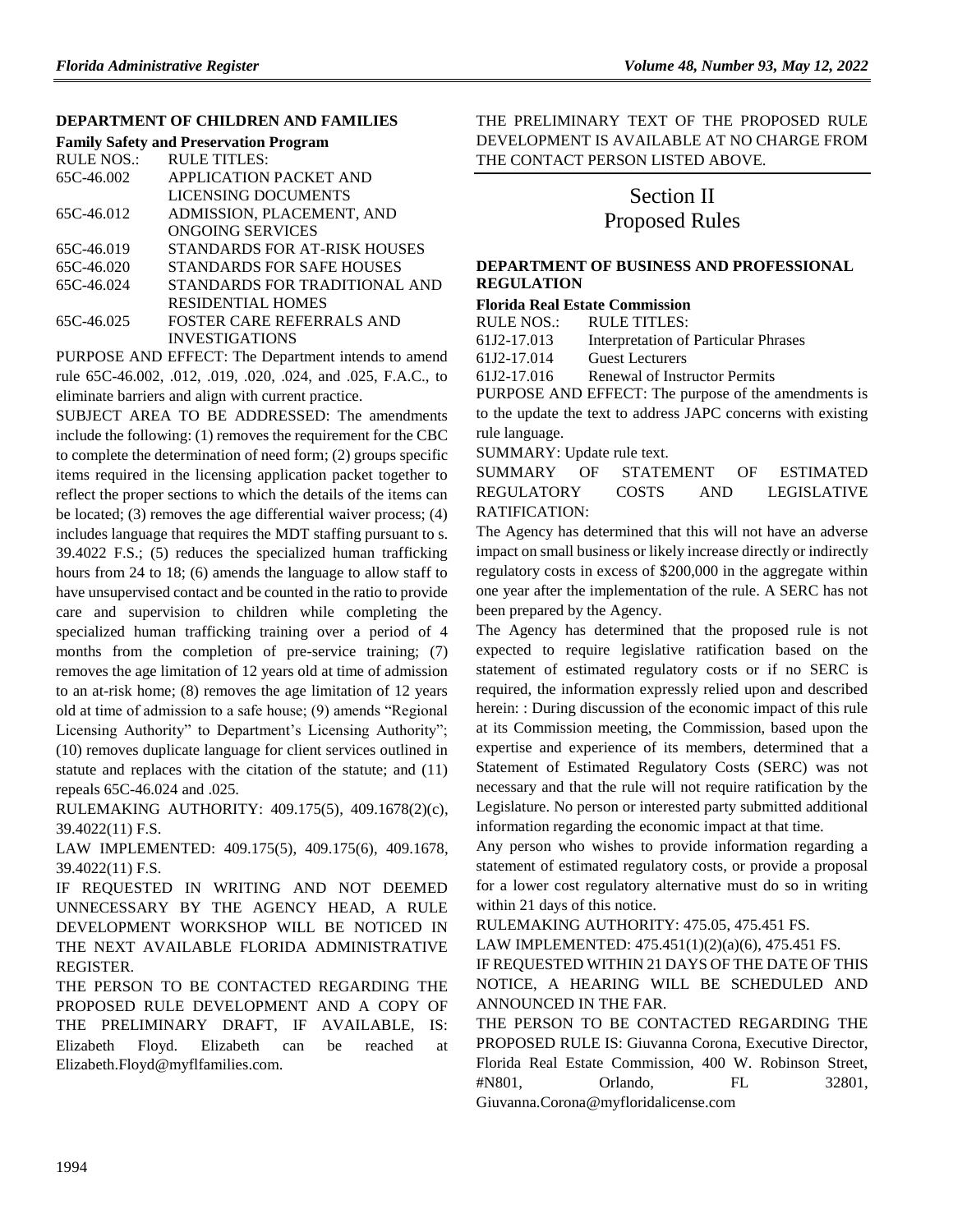#### THE FULL TEXT OF THE PROPOSED RULE IS:

#### **61J2-17.013 Interpretation of Particular Phrases.**

Whenever used, the phrases set forth shall be construed as follows:

#### (1) "To guarantee that its pupils will pass any examinations required for licensure given by the department" as prohibited by Section 475.451(3), Florida Statutes, and shall be construed to include, but without limitation, any representation, agreement, promise or understanding whereby a person enrolled in any school or course is to receive any refund of money or other thing of value if such person should fail the examination offered by the Department Division.

(2) No change.

Specific Authority 475.05 FS. Law Implemented 475.451 FS. History–New 6-28-93, Formerly 21V-17.013,

#### **61J2-17.014 Guest Lecturers.**

Guest lecturers may be used by a real estate school offering Commission prescribed or approved equivalent courses so long as:

(1) No change.

(2) Guest lecturers have prior written approval of the Commission; and

(3) renumbered (2) No change.

Specific Authority 475.05 FS. Law Implemented 475.451(1),(2)(a),(6) FS. History–New 6-28-93, Formerly 21V-17.014,

#### **61J2-17.016 Renewal of Instructor Permits.**

(1) through (2) No change.

(3) An involuntarily inactive instructor permit holder must complete the following in order to obtain an active permit:

(a) Successfully complete the continuing education requirements of Rule 61J2-3.011, F.A.C.

(b) File a renewal application.

(c) and (d) renumbered to (b) and (c)

- (c) No change.
- (d) No change.
- (4) No change.

Rulemaking Authority 475.05, 475.451 FS. Law Implemented 475.451 FS. History–New 10-25-98, .

NAME OF PERSON ORIGINATING PROPOSED RULE: Florida Real Estate Commission

NAME OF AGENCY HEAD WHO APPROVED THE PROPOSED RULE: Florida Real Estate Commission

DATE PROPOSED RULE APPROVED BY AGENCY HEAD: March 16, 2022

DATE NOTICE OF PROPOSED RULE DEVELOPMENT PUBLISHED IN FAR: April 26, 2022

Section III Notice of Changes, Corrections and Withdrawals

### **NONE**

Section IV Emergency Rules

### **NONE**

# Section V Petitions and Dispositions Regarding Rule Variance or Waiver

# [DEPARTMENT OF MANAGEMENT SERVICES](https://www.flrules.org/gateway/department.asp?id=60)

[Public Employees Relations Commission](https://www.flrules.org/gateway/organization.asp?id=502)

RULE NO.: RULE TITLE:

[60CC-4.002](https://www.flrules.org/gateway/ruleNo.asp?id=60CC-4.002) Ratification by Members of Bargaining Unit The Public Employees Relations Commission hereby gives notice:

On May 5, 2022, the Public Employees Relations Commission issued a final order in Case No. MS-2022-014 denying an unopposed emergency petition for variance from Florida Administrative Code Rule 60CC-4.002 filed by Kevin Daly and the Teachers Association of Lee County. The Petitioners sought a variance in order to conduct all aspects of a ratification election electronically. The Commission processed the request under the emergency petition timeframes but determined that the Petitioners had not demonstrated that they would suffer a substantial hardship if the variance was not granted. The petition was filed on April 8, 2022, and the notice of receipt of the petition was published on April 13, 2022, on the Commission's website and in Volume 48, Number 72 F.A.R. No comments were received on the petition.

A copy of the Order or additional information may be obtained by contacting: The Clerk, Public Employees Relations Commission, 4708 Capital Circle Northwest, Suite 300, Tallahassee, Florida 32303-7256.

#### [DEPARTMENT OF MANAGEMENT SERVICES](https://www.flrules.org/gateway/department.asp?id=60)

[Public Employees Relations Commission](https://www.flrules.org/gateway/organization.asp?id=502)

RULE NO.: RULE TITLE:

[60CC-4.002](https://www.flrules.org/gateway/ruleNo.asp?id=60CC-4.002) Ratification by Members of Bargaining Unit The Public Employees Relations Commission hereby gives notice:

On May 6, 2022, the Public Employees Relations Commission issued a final order in Case No. MS-2022-015 denying an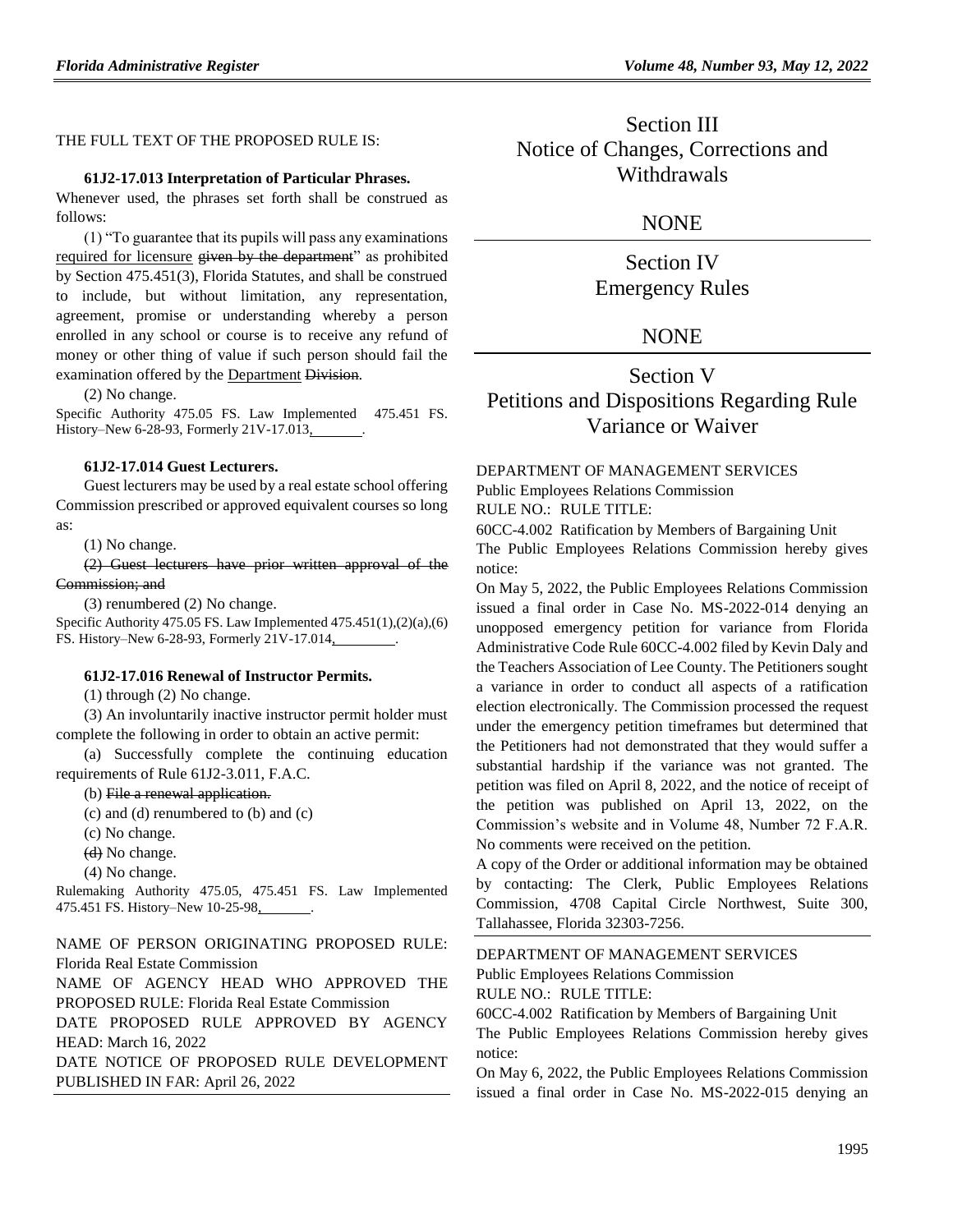unopposed emergency petition for variance from Florida Administrative Code Rule 60CC-4.002 filed by Blaine Wall and the Pensacola Junior College Faculty Association, UFF, FTP-NEA, d/b/a Pensacola State College Faculty Association. The Petitioners sought a variance in order to conduct all aspects of a ratification election electronically. The Commission processed the request under the emergency petition timeframes but determined that the Petitioners had not demonstrated that they would suffer a substantial hardship if the variance was not granted. The petition was filed on April 12, 2022, and the notice of receipt of the petition was published on April 15, 2022, on the Commission's website and in Volume 48, Number 74 F.A.R. No comments were received on the petition.

A copy of the Order or additional information may be obtained by contacting: The Clerk, Public Employees Relations Commission, 4708 Capital Circle Northwest, Suite 300, Tallahassee, Florida 32303-7256.

[DEPARTMENT OF MANAGEMENT SERVICES](https://www.flrules.org/gateway/department.asp?id=60) [Public Employees Relations Commission](https://www.flrules.org/gateway/organization.asp?id=502) RULE NO.: RULE TITLE:

[60CC-4.002](https://www.flrules.org/gateway/ruleNo.asp?id=60CC-4.002) Ratification by Members of Bargaining Unit

The Public Employees Relations Commission hereby gives notice:

On May 6, 2022, the Public Employees Relations Commission issued a final order in Case No. MS-2022-016 denying an unopposed emergency petition for variance from Florida Administrative Code Rule 60CC-4.002 filed by Amanda Evans and the Support Personnel Association of Lee County. The Petitioners sought a variance in order to conduct all aspects of a ratification election electronically. The Commission processed the request under the emergency petition timeframes but determined that the Petitioners had not demonstrated that they would suffer a substantial hardship if the variance was not granted. The petition was filed on April 14, 2022, and the notice of receipt of the petition was published on April 18, 2022, on the Commission's website and in Volume 48, Number 75 F.A.R. No comments were received on the petition.

A copy of the Order or additional information may be obtained by contacting: The Clerk, Public Employees Relations Commission, 4708 Capital Circle Northwest, Suite 300, Tallahassee, Florida 32303-7256.

[DEPARTMENT OF MANAGEMENT SERVICES](https://www.flrules.org/gateway/department.asp?id=60) [Public Employees Relations Commission](https://www.flrules.org/gateway/organization.asp?id=502)

RULE NO.: RULE TITLE:

[60CC-4.002](https://www.flrules.org/gateway/ruleNo.asp?id=60CC-4.002) Ratification by Members of Bargaining Unit

The Public Employees Relations Commission hereby gives notice:

On May 6, 2022, the Public Employees Relations Commission issued a final order in Case No. MS-2022-017 denying an unopposed emergency petition for variance from Florida Administrative Code Rule 60CC-4.002 filed by Justin Katz and the Palm Beach County Classroom Teachers Association. The Petitioners sought a variance in order to conduct all aspects of a ratification election electronically. The Commission processed the request under the emergency petition timeframes but determined that the Petitioners had not demonstrated that they would suffer a substantial hardship if the variance was not granted. The petition was filed on April 21, 2022, and the notice of receipt of the petition was published on April 25, 2022, on the Commission's website and in Volume 48, Number 80 F.A.R. No comments were received on the petition.

A copy of the Order or additional information may be obtained by contacting: The Clerk, Public Employees Relations Commission, 4708 Capital Circle Northwest, Suite 300, Tallahassee, Florida 32303-7256.

#### [DEPARTMENT OF MANAGEMENT SERVICES](https://www.flrules.org/gateway/department.asp?id=60)

[Public Employees Relations Commission](https://www.flrules.org/gateway/organization.asp?id=502)

#### RULE NO.: RULE TITLE:

[60CC-4.002](https://www.flrules.org/gateway/ruleNo.asp?id=60CC-4.002) Ratification by Members of Bargaining Unit The Public Employees Relations Commission hereby gives notice:

On May 10, 2022, the Public Employees Relations Commission issued a final order in Case No. MS-2022-018 denying an unopposed emergency petition for variance from Florida Administrative Code Rule 60CC-4.002 filed by Roscoe Hightower and the United Faculty of Florida. The Petitioners sought a variance in order to conduct all aspects of a ratification election electronically. The Commission processed the request under the emergency petition timeframes but determined that the Petitioners had not demonstrated that they would suffer a substantial hardship if the variance was not granted. The petition was filed on April 26, 2022, and the notice of receipt of the petition was published on April 29, 2022, on the Commission's website and in Volume 48, Number 84 F.A.R. No comments were received on the petition.

A copy of the Order or additional information may be obtained by contacting: The Clerk, Public Employees Relations Commission, 4708 Capital Circle Northwest, Suite 300, Tallahassee, Florida 32303-7256.

#### [DEPARTMENT OF HEALTH](https://www.flrules.org/gateway/department.asp?id=64)

[Board of Opticianry](https://www.flrules.org/gateway/organization.asp?id=303)

RULE NO.: RULE TITLE:

[64B12-16.003](https://www.flrules.org/gateway/ruleNo.asp?id=64B12-16.003) Apprenticeship Requirements and Training Program

The Board of Opticianry hereby gives notice:

of the issuance of an Order Granting Petition for Variance and Waiver, filed by Mariah Rivera on April 7, 2022. The Notice of Petition for Waiver and Variance was published in Vol. 48, No. 72, of the April 13, 2022, Florida Administrative Register. The Board considered the Petition at a duly-noticed public meeting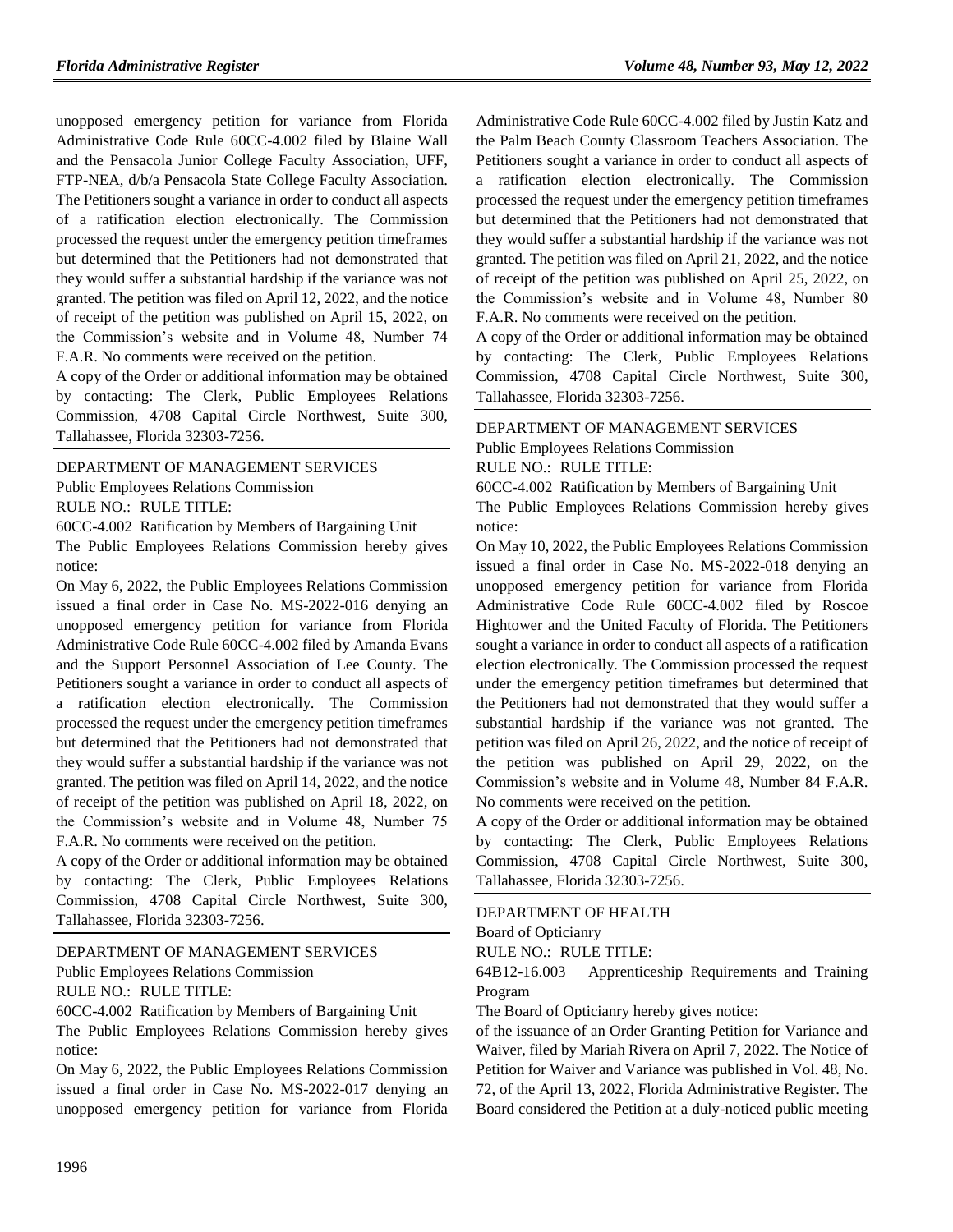held on April 29, 2022. The Board's Order, filed on May 5, 2022, granted the petition. The Board found that petitioner was in substantial compliance with the provision of Section 120.542, Florida Statutes, and Chapter 28-104, Florida Administrative Code and voted to approve the petition for variance and waiver for Rules 64B12-16.003 and 64B12- 16.004, F.A.C.

A copy of the Order or additional information may be obtained by contacting: Kimberly Marshall, Executive Director, Board of Opticianry, 4052 Bald Cypress Way, Bin C08, Tallahassee, Florida 32399-3258.

[DEPARTMENT OF CHILDREN AND FAMILIES](https://www.flrules.org/gateway/department.asp?id=65)

[Substance Abuse Program](https://www.flrules.org/gateway/organization.asp?id=343)

RULE NO.: RULE TITLE:

[65D-30.002](https://www.flrules.org/gateway/ruleNo.asp?id=65D-30.002) Definitions

NOTICE IS HEREBY GIVEN that on April 22, 2022, the Department of Children and Families, received a petition for variance from subsections 65D-30.002(41) and (42), Florida Administrative Code, from Inner Journey Healing Arts Center. Subsection 65D-30.002 (41) states: "Medical Consultant" means a physician licensed under Chapter 458 or 459, F.S., who has an agreement with a licensed provider to be available to consult on any services required by individuals involved in those licensed components. Subsection 65D-30.002(42) states: "Medical Director" means a physician licensed under Chapter 458 or 459, F.S., who has been designated to oversee all medical services of a provider and has been given the authority and responsibility for medical care delivered by a provider. These terms are used throughout chapter 65D-30, Fla. Admin. Code.

A copy of the Petition for Variance or Waiver may be obtained by contacting: Agency Clerk, Department of Children and Families, 2415 North Monroe Street, Suite 400, Tallahassee, FL 32303 or Agency.Clerk@myflfamilies.com.

#### [DEPARTMENT OF CHILDREN AND FAMILIES](https://www.flrules.org/gateway/department.asp?id=65)

[Mental Health Program](https://www.flrules.org/gateway/organization.asp?id=344)

RULE NO.: RULE TITLE:

[65E-5.350](https://www.flrules.org/gateway/ruleNo.asp?id=65E-5.350) Eligibility Criteria and Procedures for Designation of Baker Act Receiving Facilities

The Department of Children and Families hereby gives notice: An order has been issued disposing of the petition for waiver of paragraph 65E-5.350(3)(b), Florida Administrative Code, from Lakeview Center, Inc. Paragraph 65E-5.350(3)(b) states that short-term residential treatment facilities are not free-standing emergency care units and may only be designated collectively with a crisis stabilization unit or children's crisis stabilization unit as part of a public receiving facility.

The petition for waiver was granted because Petitioner demonstrated a substantial hardship and that the underlying purpose of the statute will be achieved.

A copy of the Order or additional information may be obtained by contacting: Agency Clerk, Department of Children and Families, 2415 North Monroe Street, Suite 400, Tallahassee, FL 32303 or Agency.Clerk@myflfamilies.com.

#### [FISH AND WILDLIFE CONSERVATION COMMISSION](https://www.flrules.org/gateway/department.asp?id=68) [Manatees](https://www.flrules.org/gateway/organization.asp?id=349)

RULE NO.: RULE TITLE:

[68C-22.026](https://www.flrules.org/gateway/ruleNo.asp?id=68C-22.026) Sarasota County Zones

NOTICE IS HEREBY GIVEN that on April 25, 2022, the Florida Fish and Wildlife Conservation Commission, received a petition for variance renewal from section  $(2)(a)4$  of the Sarasota County manatee protection rule (68C-22.026, Florida Administrative Code). The request was submitted by the Sarasota Ski-A-Rees, Inc. ("Ski-A-Rees") and seeks renewal of a variance issued in 2003, and subsequently renewed in 2007, 2013, and 2017, allowing Ski-A-Rees to conduct show-ski operations and training in a portion of the City Island area that is designated as a slow speed zone. The request seeks to renew all aspects of the existing variance for another five years. Comments regarding the petition will be accepted for no less than 14 days from the date of publication of this notice.

A copy of the Petition for Variance or Waiver may be obtained by contacting: Megan Di-Lernia, Florida Fish and Wildlife Conservation Commission, Imperiled Species Management Section 6A , 620 South Meridian Street, Tallahassee, FL 32399.

#### [DEPARTMENT OF FINANCIAL SERVICES](https://www.flrules.org/gateway/department.asp?id=69) **[Securities](https://www.flrules.org/gateway/organization.asp?id=525)**

NOTICE IS HEREBY GIVEN that on May 10, 2022, the Florida Office of Financial Regulation, received a petition for Waiver of paragraph 69W-600.0024(6)(b), Florida Administrative Code from Mitat Lika. The petition seeks a Waiver of paragraph 69W-600.0024(6)(b) which requires an associated person of an investment adviser or federal covered adviser to provide the Office with one of the following:

1. Proof of passing, within two years of the date of application for registration, the Uniform Investment Adviser Law Examination (Series 65); or 2. Proof of passing, within two years of the date of application for registration, the General Securities Representative Examination (Series 7), the Uniform Combined State Law Examination (Series 66), and proof of passing within four years of the date of application for registration, the Securities Industry Essentials (SIE) Examination. Comments on this petition should be filed with the Agency Clerk, Office of Financial Regulation, P.O. Box 8050, Tallahassee, Florida 32314-8050, (850) 410-9889, Agency.Clerk@flofr.gov within 14 days of publication of this notice.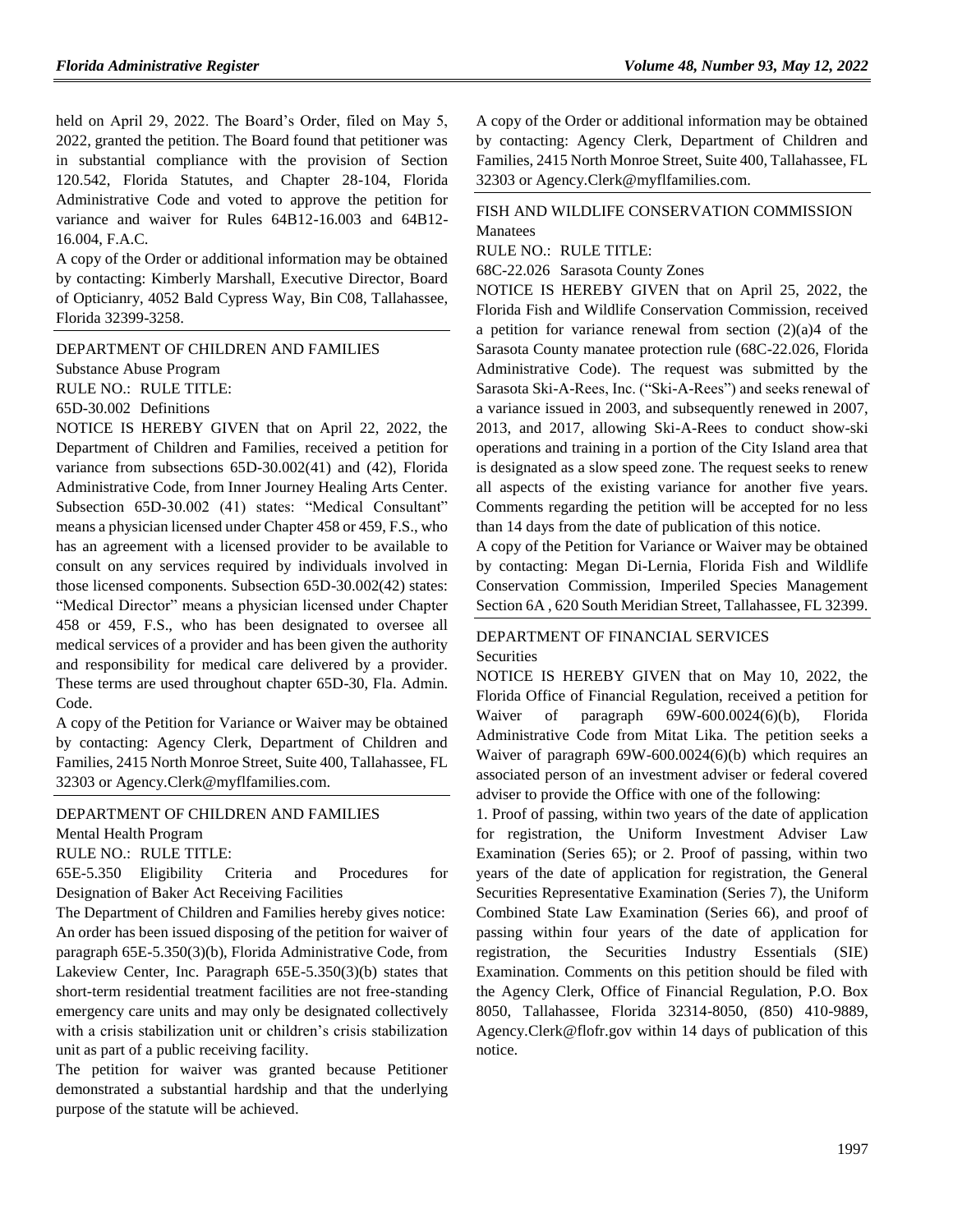A copy of the Petition for Variance or Waiver may be obtained by contacting: Agency Clerk, Office of Financial Regulation, P.O. Box 8050, Tallahassee, Florida 32314-8050, (850) 410- 9889, Agency.Clerk@flofr.gov

# Section VI Notice of Meetings, Workshops and Public **Hearings**

#### [DEPARTMENT OF STATE](https://www.flrules.org/gateway/department.asp?id=1)

[Division of Historical Resources](https://www.flrules.org/gateway/organization.asp?id=1)

The Division of Historical Resources announces a public meeting to which all persons are invited.

DATE AND TIME: Thursday, May 19, 2022, 1:30 p.m. to conclusion

PLACE: Room 307, R. A. Gray Building, 500 S. Bronough St., Tallahassee, FL 32399

and via webinar

Webinar Address:

https://attendee.gotowebinar.com/register/1154176469296386 061

Webinar ID: 551-546-907

Phone No.: (415) 655-0060

Access Code: 520-696-433

GENERAL SUBJECT MATTER TO BE CONSIDERED: Quarterly meeting of the Florida National Register Review Board to review and approve proposed National Register nominations.

A copy of the agenda may be obtained by contacting: Ruben A. Acosta, Survey and Registration Supervisor, 850-245-6364, ruben.acosta@dos.myflorida.com

Pursuant to the provisions of the Americans with Disabilities Act, any person requiring special accommodations to participate in this workshop/meeting is asked to advise the agency at least 48 hours before the workshop/meeting by contacting: Ruben A. Acosta, Survey and Registration Supervisor, 850-245-6364, ruben.acosta@dos.myflorida.com. If you are hearing or speech impaired, please contact the agency using the Florida Relay Service, 1(800)955-8771 (TDD) or 1(800)955-8770 (Voice).

If any person decides to appeal any decision made by the Board with respect to any matter considered at this meeting or hearing, he/she will need to ensure that a verbatim record of the proceeding is made, which record includes the testimony and evidence from which the appeal is to be issued.

For more information, you may contact: Ruben A. Acosta, Survey and Registration Supervisor, 850-245-6364, ruben.acosta@dos.myflorida.com

#### [DEPARTMENT OF AGRICULTURE AND CONSUMER](https://www.flrules.org/gateway/department.asp?id=5)  **[SERVICES](https://www.flrules.org/gateway/department.asp?id=5)**

[Division of Administration](https://www.flrules.org/gateway/organization.asp?id=161)

The CRAFT Foundation, Inc. Board of Directors announces a public meeting to which all persons are invited.

DATE AND TIME: May 23, 2022, 9:00 a.m.

PLACE: Attendees may join the meeting in person at 600 N. Broadway Avenue, Suite 101, Bartow, FL 33830 or via Zoom web conferencing online at

https://us02web.zoom.us/j/85662877089?pwd=ekh3M3Y2ZG R0SHMvWXlzbGlaTGpCdz09

GENERAL SUBJECT MATTER TO BE CONSIDERED: The CRAFT Foundation Board of Directors will conduct a meeting to discuss and execute matters including but not limited to, the review and approval of Cycle Three proposals.

A copy of the agenda may be obtained by contacting: Tamara Wood at 863.698.9276.

Pursuant to the provisions of the Americans with Disabilities Act, any person requiring special accommodations to participate in this workshop/meeting is asked to advise the agency at least 2 days before the workshop/meeting by contacting: Tamara Wood at 863.698.9276. If you are hearing or speech impaired, please contact the agency using the Florida Relay Service, 1(800)955-8771 (TDD) or 1(800)955-8770 (Voice).

For more information, you may contact: Tamara Wood at 863.698.9276.

#### [DEPARTMENT OF EDUCATION](https://www.flrules.org/gateway/department.asp?id=6)

[State Board of Education](https://www.flrules.org/gateway/organization.asp?id=195)

The State Advisory Panel for the Education of Exceptional Students announces a public meeting to which all persons are invited.

DATE AND TIME: Thursday, June 2, 2022, 9:00 a.m. (EDT). PLACE: Florida Department of Education, 325 West Gaines Street, Room 1721, Tallahassee, Florida 32399-0400

GENERAL SUBJECT MATTER TO BE CONSIDERED: Agenda topics are specific to the education of students with disabilities and include rules and regulations, data, and reports. A copy of the agenda may be obtained by contacting: State Advisory Panel for the Education of Exceptional Students, Bureau of Exceptional Education and Student Services, Florida Department of Education, 325 West Gaines Street, Suite 614, Tallahassee, Florida 32399-0400.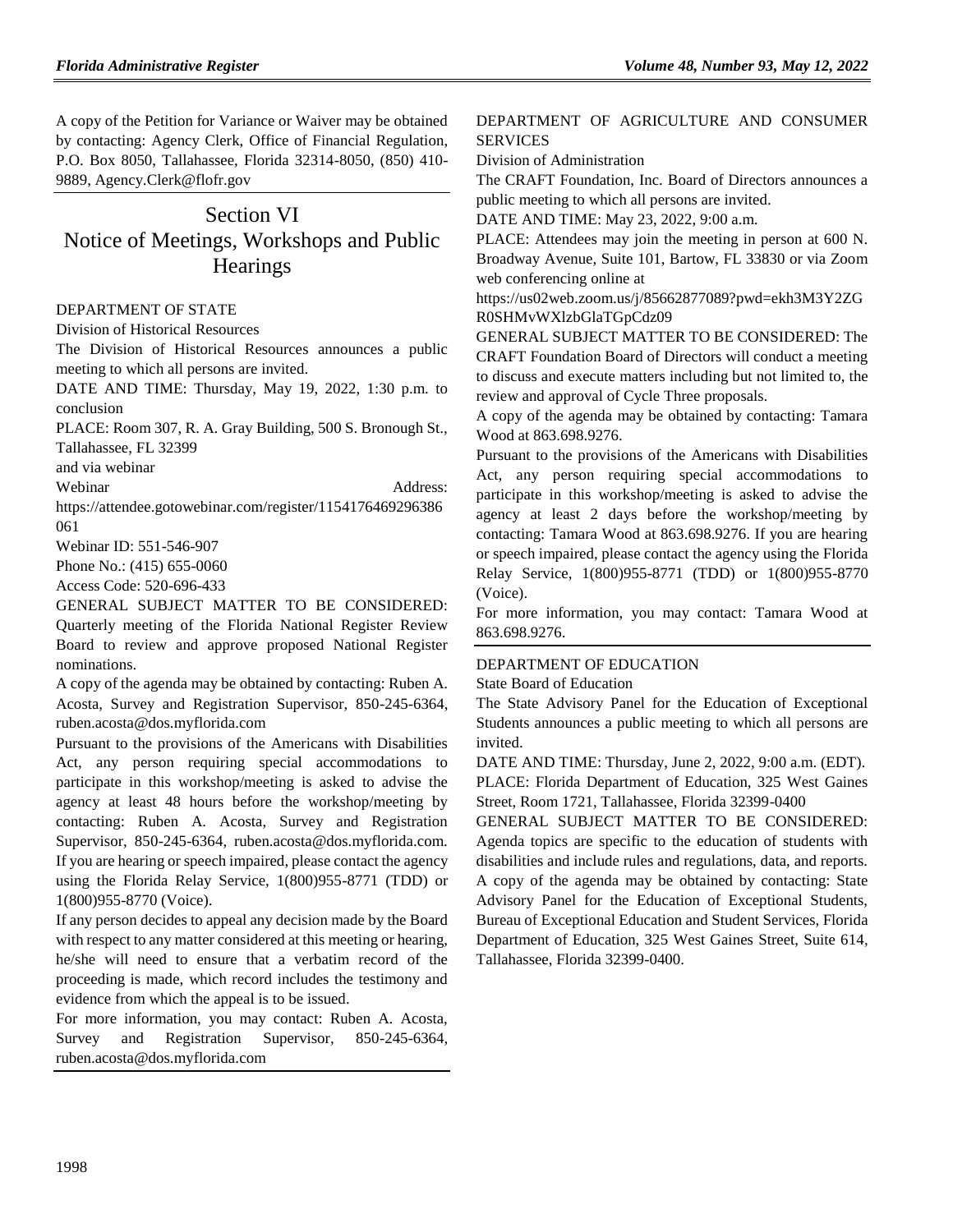Pursuant to the provisions of the Americans with Disabilities Act, any person requiring special accommodations to participate in this workshop/meeting is asked to advise the agency at least 14 days before the workshop/meeting by contacting: Bureau of Exceptional Education and Student Services at (850) 245-0475. If you are hearing or speech impaired, please contact the agency using the Florida Relay Service, 1(800)955-8771 (TDD) or 1(800)955-8770 (Voice).

#### [DEPARTMENT OF TRANSPORTATION](https://www.flrules.org/gateway/department.asp?id=14)

The Florida Transportation Commission announces a public meeting to which all persons are invited.

DATES AND TIMES: May 19, 2022, 1:30 p.m. EST and May 20, 2022, 9:00 a.m. EST

PLACE: Florida Department of Transportation (FDOT) State Materials Office, 5007 N.E. 39th Avenue, Gainesville, FL 32609

GENERAL SUBJECT MATTER TO BE CONSIDERED: May 19, 2022 at 1:30 p.m.: A tour of the FDOT State Materials Office will be attended by members of the Florida Transportation Commission (FTC). NOTE: Attendees who wish to participate in the tour are asked to notify Suzanne Munroe, at suzanne.munroe@dot.state.fl.us or 850-414-4105, in advance of the tour to allow for appropriate planning.

May 20, 2022 at 9:00 a.m.: Meeting regarding general FTC issues/ business.

A copy of the agenda may be obtained by contacting: the Florida Transportation Commission, 605 Suwannee Street, Tallahassee, Florida 32399, 850-414-4105.

Pursuant to the provisions of the Americans with Disabilities Act, any person requiring special accommodations to participate in this workshop/meeting is asked to advise the agency at least 48 hours before the workshop/meeting by contacting: the Florida Transportation Commission, 605 Suwannee Street, Tallahassee, Florida 32399, 850-414-4105. If you are hearing or speech impaired, please contact the agency using the Florida Relay Service, 1(800)955-8771 (TDD) or 1(800)955-8770 (Voice).

For more information, you may contact: the Florida Transportation Commission, 605 Suwannee Street, Tallahassee, Florida 32399, 850-414-4105.

#### [FLORIDA COMMISSION ON OFFENDER REVIEW](https://www.flrules.org/gateway/department.asp?id=23)

The Florida Commission on Offender Review announces a public meeting to which all persons are invited.

DATES AND TIMES: Wednesday, June 1, 2022, 10:00 a.m.; Wednesday, June 29, 2022, 3:00 p.m.

PLACE: There will be no in person Commission meeting. The meeting will be held via conference call. To participate in the meeting, call United States (Toll Free): 1 877 309 2073 or United States: +1 (571) 317-3129 and dial access code 337-350- 165. For questions and correspondence from inmate supporters,

please email inmatessupporter@fcor.state.fl.us. For questions and correspondence regarding victims' rights, please email victimsquestions@fcor.state.fl.us.

GENERAL SUBJECT MATTER TO BE CONSIDERED: Regularly scheduled meeting for all Conditional Medical Release cases and all other Commission business.

A copy of the agenda may be obtained by contacting: Florida Commission on Offender Review, (850) 488-1293.

Pursuant to the provisions of the Americans with Disabilities Act, any person requiring special accommodations to participate in this workshop/meeting is asked to advise the agency at least 5 days before the workshop/meeting by contacting: Florida Commission on Offender Review at ada@fcor.state.fl.us. If you are hearing or speech impaired, please contact the agency using the Florida Relay Service, 1(800)955-8771 (TDD) or 1(800)955-8770 (Voice).

If any person decides to appeal any decision made by the Board with respect to any matter considered at this meeting or hearing, he/she will need to ensure that a verbatim record of the proceeding is made, which record includes the testimony and evidence from which the appeal is to be issued.

#### [REGIONAL PLANNING COUNCILS](https://www.flrules.org/gateway/department.asp?id=29)

[West Florida Regional Planning Council](https://www.flrules.org/gateway/organization.asp?id=57)

The Okaloosa-Walton Transportation Planning Organization (TPO) announces a workshop to which all persons are invited. DATE AND TIME: Thursday, May 19, 2022, 1:00 p.m.

PLACE: Virtual

GENERAL SUBJECT MATTER TO BE CONSIDERED: The Okaloosa-Walton Transportation Planning Organization (TPO) will hold a Project Priorities Workshop with the TPO, Technical Coordinating Committee (TCC), and Citizens' Advisory Committee (CAC) at 1:00 p.m. on Thursday, May 19, 2022. This meeting will be held virtually, members of the community wishing to participate can tune in via telephone.

Please find the dial-in information below:

United States: +1 (872) 240-3212

- One-touch: tel: +18722403212,,549390629# Access Code: 549-390-629

Public input is valuable to the TPO, we encourage our communities to submit input through a variety of avenues. Comments can be submitted via eComment Card, email, or phone, learn how at http://www.ecrc.org/OWPublicForum. Stay involved, sign up to get transportation updates emailed directly to you at http://www.ecrc.org/OWSubscribe.

In compliance with the Americans with Disabilities Act, reasonable accommodations to access the meeting, and for limited English proficiency, are available upon request. Persons who require special accommodations under the Americans with Disabilities Act or persons who require translation services should contact Public Involvement toll-free 800-226-8914 or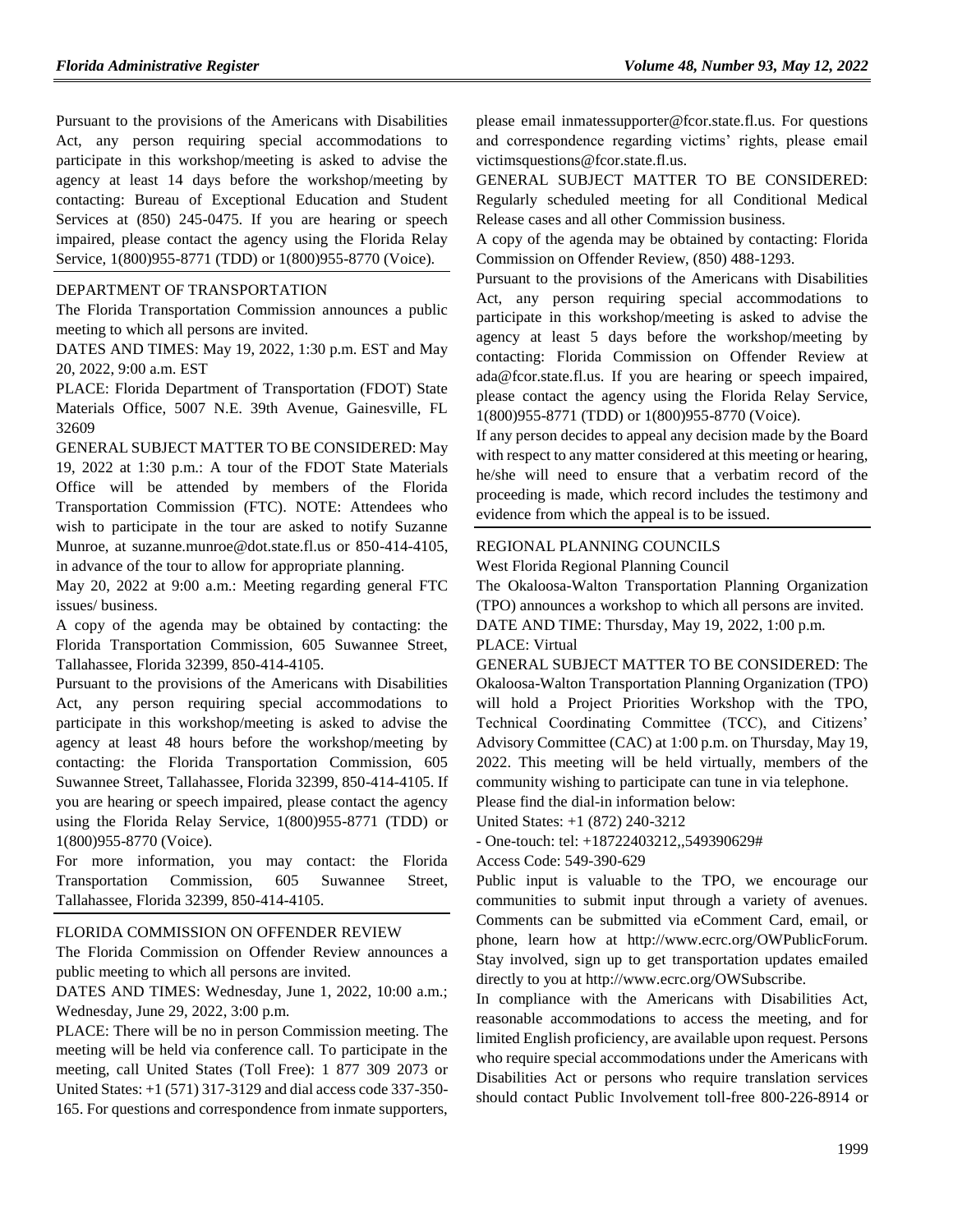TTY 711, at least 48 hours in advance.Para informacion en espanol, puede llamar a Ada Clark al 850-332-7976, ext. 278 o TTY 711. Si necesita acomodaciones especiales, por favor llame 48 horas de antemanos.

Participation is solicited without regard to race, color, national origin, age, sex, religion, disability, or family status. Persons who believe they have been discriminated against on these conditions may file a complaint with the Title VI Coordinator, 850-332-7976, ext. 220.

The Okaloosa-Walton TPO is staffed by the Emerald Coast Regional Council, a regional entity providing professional technical assistance, planning, coordinating, and advisory services to local governments, state and federal agencies, and the public to preserve and enhance the quality of life in northwest Florida.

A copy of the agenda may be obtained by contacting: Public Involvement at publicinvolvement@ecrc.org, or by visiting www.ecrc.org/OWTPO

Pursuant to the provisions of the Americans with Disabilities Act, any person requiring special accommodations to participate in this workshop/meeting is asked to advise the agency at least 48 hours before the workshop/meeting by contacting: Public Involvement publicinvolvement@ecrc.org. If you are hearing or speech impaired, please contact the agency using the Florida Relay Service, 1(800)955-8771 (TDD) or 1(800)955-8770 (Voice).

#### [REGIONAL PLANNING COUNCILS](https://www.flrules.org/gateway/department.asp?id=29)

[North Central Florida Regional Planning Council](https://www.flrules.org/gateway/organization.asp?id=59)

The North Central Florida Regional Planning Council announces a public meeting to which all persons are invited. DATE AND TIME: May 19, 2022, 1:00 p.m.

PLACE: Columbia County Emergency Operations Center, 263 NW Lake City Avenue, Lake City, FL and via Communications Media Technology

The virtual meeting option will be conducted via communications media technology in the following format:

To join the meeting from your computer, tablet or smartphone. https://columbia-bocc.webex.com/columbia-

bocc/j.php?MTID=m4daa8fdefc632be33e149a715ca9c2a1

DIAL IN NUMBER: 1-844-621-3956

MEETING ID: 2632 749 5312

PASSCODE: vtPwnM6Uu43

Communications media technology facilities will be available at 2009 NW 67th Place, Gainesville, Florida 32653-1603 for persons interested in accessing the virtual meeting.

GENERAL SUBJECT MATTER TO BE CONSIDERED: To conduct the regular business of the North Central Florida Regional Hazardous Materials Response Team Policy Board.

A copy of the agenda may be obtained by contacting: Scott Koons, Executive Director, North Central Florida Regional Planning Council, 2009 NW 67th Place, Gainesville, FL 32653. Pursuant to the provisions of the Americans with Disabilities Act, any person requiring special accommodations to participate in this workshop/meeting is asked to advise the agency at least 2 business days before the workshop/meeting by contacting: 352.955.2200. If you are hearing or speech impaired, please contact the agency using the Florida Relay Service, 1(800)955-8771 (TDD) or 1(800)955-8770 (Voice).

If any person decides to appeal any decision made by the Board with respect to any matter considered at this meeting or hearing, he/she will need to ensure that a verbatim record of the proceeding is made, which record includes the testimony and evidence from which the appeal is to be issued.

#### [REGIONAL PLANNING COUNCILS](https://www.flrules.org/gateway/department.asp?id=29)

[North Central Florida Regional Planning Council](https://www.flrules.org/gateway/organization.asp?id=59)

The North Central Florida Regional Planning Council announces a public meeting to which all persons are invited. DATE AND TIME: May 19, 2022, 10:00 a.m.

PLACE: Columbia County Emergency Operations Center, 263 NW Lake City Avenue, Lake City, FL and via Communications Media Technology

The virtual meeting option will be conducted via communications media technology in the following format:

To join the meeting from your computer, tablet or smartphone. https://columbia-bocc.webex.com/columbia-

bocc/j.php?MTID=m4d47a71c9bec34dff1395e254f2af74b

DIAL IN NUMBER: 1-844-621-3956

MEETING ID: 2630 478 2559

PASSCODE: YGbMGFwz528

Communications media technology facilities will be available at 2009 NW 67th Place, Gainesville, Florida 32653-1603 for persons interested in accessing the virtual meeting.

GENERAL SUBJECT MATTER TO BE CONSIDERED: To conduct the regular business of the North Central Florida Local Emergency Planning Committee.

A copy of the agenda may be obtained by contacting: Scott Koons, Executive Director, North Central Florida Regional Planning Council, 2009 NW 67th Place, Gainesville, FL 32653. Pursuant to the provisions of the Americans with Disabilities Act, any person requiring special accommodations to participate in this workshop/meeting is asked to advise the agency at least 2 business days before the workshop/meeting by contacting: 352.955.2200. If you are hearing or speech impaired, please contact the agency using the Florida Relay Service, 1(800)955-8771 (TDD) or 1(800)955-8770 (Voice).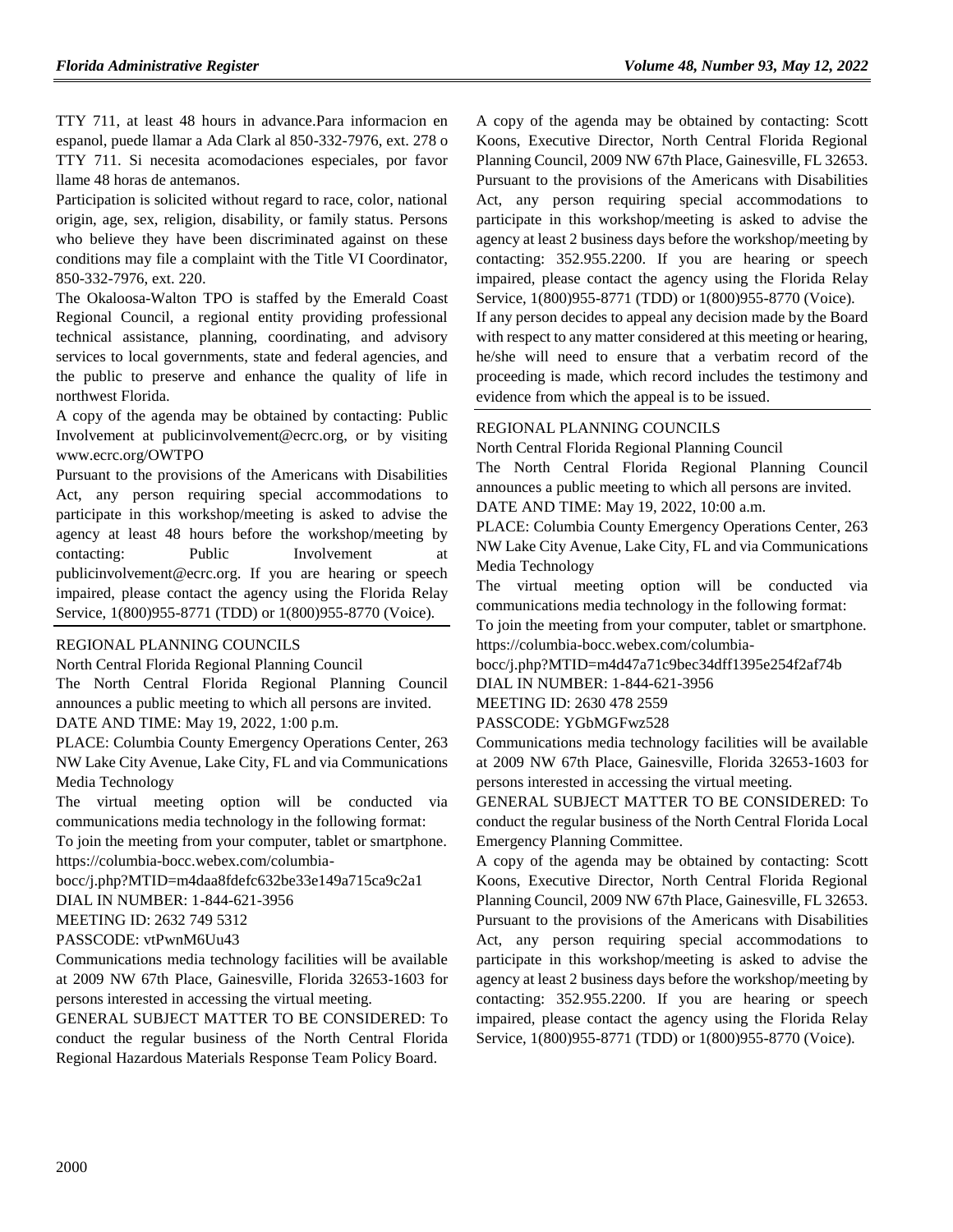If any person decides to appeal any decision made by the Board with respect to any matter considered at this meeting or hearing, he/she will need to ensure that a verbatim record of the proceeding is made, which record includes the testimony and evidence from which the appeal is to be issued.

#### [DEPARTMENT OF ELDER AFFAIRS](https://www.flrules.org/gateway/department.asp?id=58)

[Long-Term Care Ombudsman Program](https://www.flrules.org/gateway/organization.asp?id=184)

The Long-Term Care Ombudsman Program announces a public meeting to which all persons are invited.

DATE AND TIME: June 3, 2022, 10:30 a.m., ET

PLACE: Senior Connection Center, Large conference room, 8928 Brittany Way, Tampa, FL 33619 (in the Silo Bend Business Park)

GENERAL SUBJECT MATTER TO BE CONSIDERED: West Central Council Business.

A copy of the agenda may be obtained by contacting: A copy of the agenda may be obtained by contacting: Dept of Elder Affairs / LTCOP, 4040 Esplanade Way, Tallahassee, FL 32399, or call: (850)414-2323, or email: ltcopinformer@elderaffairs.org.

Pursuant to the provisions of the Americans with Disabilities Act, any person requiring special accommodations to participate in this workshop/meeting is asked to advise the agency at least 72 days before the workshop/meeting by contacting: . If you are hearing or speech impaired, please contact the agency using the Florida Relay Service, 1(800)955- 8771 (TDD) or 1(800)955-8770 (Voice).

#### [DEPARTMENT OF ELDER AFFAIRS](https://www.flrules.org/gateway/department.asp?id=58)

[Long-Term Care Ombudsman Program](https://www.flrules.org/gateway/organization.asp?id=184)

The Long-Term Care Ombudsman Program announces a public meeting to which all persons are invited.

DATE AND TIME: July 1, 2022, 10:30 a.m., ET

PLACE: Senior Connection Center, Large conference room, 8928 Brittany Way, Tampa, FL 33619 (in the Silo Bend Business Park)

GENERAL SUBJECT MATTER TO BE CONSIDERED: West Central Council Business.

A copy of the agenda may be obtained by contacting: Dept of Elder Affairs / LTCOP, 4040 Esplanade Way, Tallahassee, FL 32399, or call: (850)414-2323, or email: ltcopinformer@elderaffairs.org.

Pursuant to the provisions of the Americans with Disabilities Act, any person requiring special accommodations to participate in this workshop/meeting is asked to advise the agency at least 72 days before the workshop/meeting by contacting: . If you are hearing or speech impaired, please contact the agency using the Florida Relay Service, 1(800)955- 8771 (TDD) or 1(800)955-8770 (Voice).

[DEPARTMENT OF ELDER AFFAIRS](https://www.flrules.org/gateway/department.asp?id=58)

[Long-Term Care Ombudsman Program](https://www.flrules.org/gateway/organization.asp?id=184)

The Long-Term Care Ombudsman Program announces a public meeting to which all persons are invited.

DATE AND TIME: May 11, 2022, 10:00 a.m. – 12:30 p.m., ET PLACE: Daytona Beach Regional Library, 105 Jackie Robinson Pkwy., Daytona Beach, FL 32114

GENERAL SUBJECT MATTER TO BE CONSIDERED: First Coast South Council Business.

A copy of the agenda may be obtained by contacting: Dept. of Elder Affairs / LTCOP, 4040 Esplanade Way, Tallahassee, FL 32399, or call: (850)414-2323, or email: ltcopinformer@elderaffairs.org.

Pursuant to the provisions of the Americans with Disabilities Act, any person requiring special accommodations to participate in this workshop/meeting is asked to advise the agency at least 72 days before the workshop/meeting by contacting: . If you are hearing or speech impaired, please contact the agency using the Florida Relay Service, 1(800)955- 8771 (TDD) or 1(800)955-8770 (Voice).

#### [DEPARTMENT OF ELDER AFFAIRS](https://www.flrules.org/gateway/department.asp?id=58)

[Long-Term Care Ombudsman Program](https://www.flrules.org/gateway/organization.asp?id=184)

The Long-Term Care Ombudsman Program announces a public meeting to which all persons are invited.

DATE AND TIME: August 5, 2022, 10:30 a.m., ET

PLACE: Senior Connection Center, Large conference room, 8928 Brittany Way, Tampa, FL 33619 (in the Silo Bend Business Park)

GENERAL SUBJECT MATTER TO BE CONSIDERED: West Central Council Business.

A copy of the agenda may be obtained by contacting: Dept. of Elder Affairs / LTCOP, 4040 Esplanade Way, Tallahassee, FL 32399, or call: (850)414-2323, or email: ltcopinformer@elderaffairs.org.

Pursuant to the provisions of the Americans with Disabilities Act, any person requiring special accommodations to participate in this workshop/meeting is asked to advise the agency at least 72 days before the workshop/meeting by contacting: . If you are hearing or speech impaired, please contact the agency using the Florida Relay Service, 1(800)955- 8771 (TDD) or 1(800)955-8770 (Voice).

#### [DEPARTMENT OF ELDER AFFAIRS](https://www.flrules.org/gateway/department.asp?id=58)

[Long-Term Care Ombudsman Program](https://www.flrules.org/gateway/organization.asp?id=184)

The Long-Term Care Ombudsman Program announces a public meeting to which all persons are invited.

DATE AND TIME: September 2, 2022, 10:30 a.m., ET

PLACE: Senior Connection Center, Large conference room, 8928 Brittany Way, Tampa, FL 33619 (in the Silo Bend Business Park)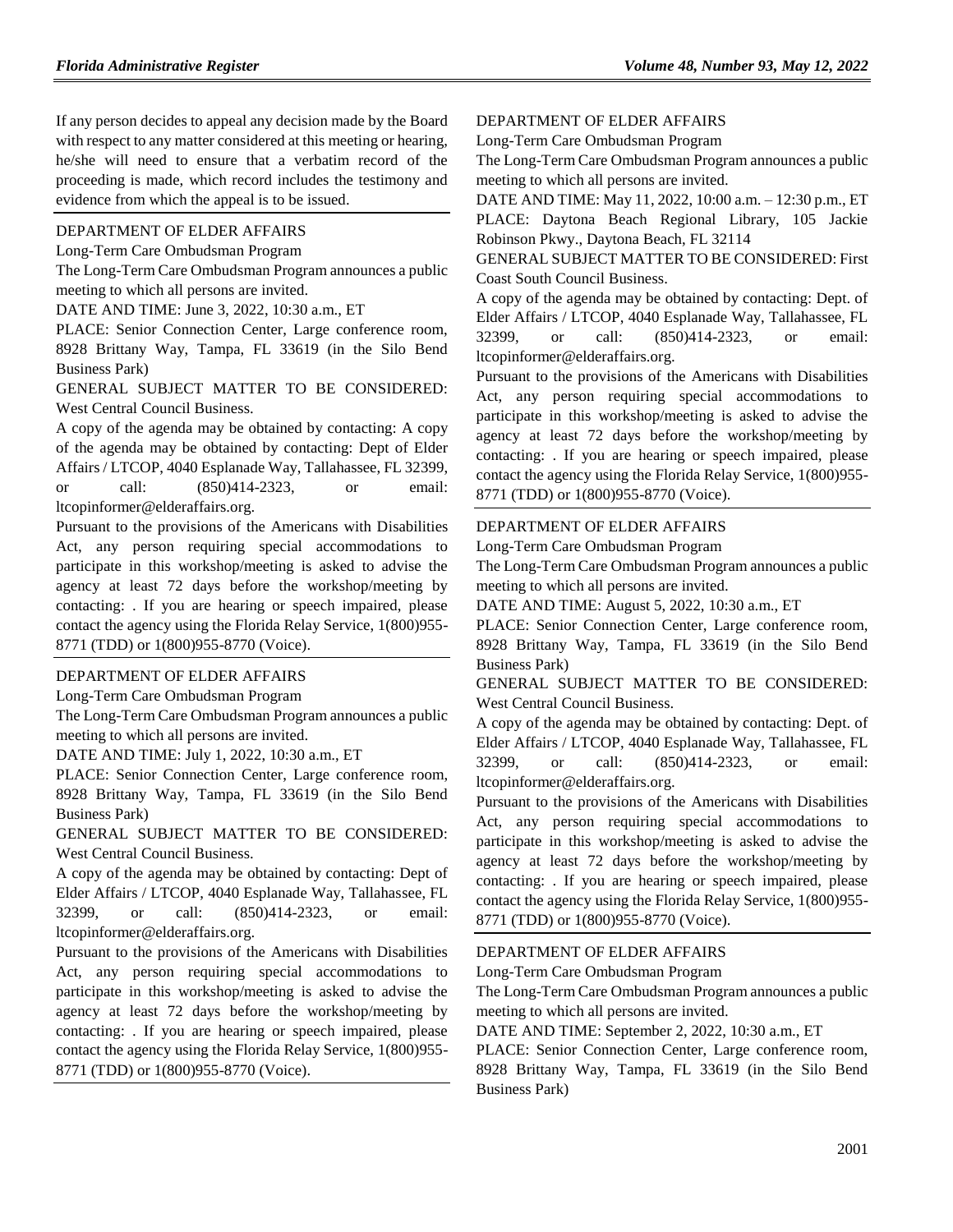GENERAL SUBJECT MATTER TO BE CONSIDERED: West Central Council Business.

A copy of the agenda may be obtained by contacting: Dept. of Elder Affairs / LTCOP, 4040 Esplanade Way, Tallahassee, FL 32399, or call: (850)414-2323, or email: ltcopinformer@elderaffairs.org.

Pursuant to the provisions of the Americans with Disabilities Act, any person requiring special accommodations to participate in this workshop/meeting is asked to advise the agency at least 72 days before the workshop/meeting by contacting: . If you are hearing or speech impaired, please contact the agency using the Florida Relay Service, 1(800)955- 8771 (TDD) or 1(800)955-8770 (Voice).

#### [DEPARTMENT OF ELDER AFFAIRS](https://www.flrules.org/gateway/department.asp?id=58)

[Long-Term Care Ombudsman Program](https://www.flrules.org/gateway/organization.asp?id=184)

The Long-Term Care Ombudsman Program announces a public meeting to which all persons are invited.

DATE AND TIME: October 7, 2022, 10:30 a.m., ET

PLACE: Senior Connection Center, Large conference room, 8928 Brittany Way, Tampa, FL 33619 (in the Silo Bend Business Park)

GENERAL SUBJECT MATTER TO BE CONSIDERED: West Central Council Business.

A copy of the agenda may be obtained by contacting: Dept. of Elder Affairs / LTCOP, 4040 Esplanade Way, Tallahassee, FL 32399, or call: (850)414-2323, or email: ltcopinformer@elderaffairs.org.

Pursuant to the provisions of the Americans with Disabilities Act, any person requiring special accommodations to participate in this workshop/meeting is asked to advise the agency at least 72 days before the workshop/meeting by contacting: . If you are hearing or speech impaired, please contact the agency using the Florida Relay Service, 1(800)955- 8771 (TDD) or 1(800)955-8770 (Voice).

#### [DEPARTMENT OF ELDER AFFAIRS](https://www.flrules.org/gateway/department.asp?id=58)

[Long-Term Care Ombudsman Program](https://www.flrules.org/gateway/organization.asp?id=184)

The Long-Term Care Ombudsman Program announces a public meeting to which all persons are invited.

DATE AND TIME: November 4, 2022, 10:30 a.m., ET

PLACE: Senior Connection Center, Large conference room, 8928 Brittany Way, Tampa, FL 33619 (in the Silo Bend Business Park)

GENERAL SUBJECT MATTER TO BE CONSIDERED: West Central Council Business.

A copy of the agenda may be obtained by contacting: Dept. of Elder Affairs / LTCOP, 4040 Esplanade Way, Tallahassee, FL 32399, or call: (850)414-2323, or email: ltcopinformer@elderaffairs.org.

Pursuant to the provisions of the Americans with Disabilities Act, any person requiring special accommodations to participate in this workshop/meeting is asked to advise the agency at least 72 days before the workshop/meeting by contacting: . If you are hearing or speech impaired, please contact the agency using the Florida Relay Service, 1(800)955- 8771 (TDD) or 1(800)955-8770 (Voice).

#### [DEPARTMENT OF ELDER AFFAIRS](https://www.flrules.org/gateway/department.asp?id=58)

[Long-Term Care Ombudsman Program](https://www.flrules.org/gateway/organization.asp?id=184)

The Long-Term Care Ombudsman Program announces a public meeting to which all persons are invited.

DATE AND TIME: December 2, 2022, 10:30 a.m., ET

PLACE: Senior Connection Center, Large conference room, 8928 Brittany Way, Tampa, FL 33619 (in the Silo Bend Business Park)

GENERAL SUBJECT MATTER TO BE CONSIDERED: West Central Council Business.

A copy of the agenda may be obtained by contacting: Dept. of Elder Affairs / LTCOP, 4040 Esplanade Way, Tallahassee, FL 32399, or call: (850)414-2323, or email: ltcopinformer@elderaffairs.org.

Pursuant to the provisions of the Americans with Disabilities Act, any person requiring special accommodations to participate in this workshop/meeting is asked to advise the agency at least 72 hours before the workshop/meeting by contacting: . If you are hearing or speech impaired, please contact the agency using the Florida Relay Service, 1(800)955- 8771 (TDD) or 1(800)955-8770 (Voice).

#### [DEPARTMENT OF ENVIRONMENTAL PROTECTION](https://www.flrules.org/gateway/department.asp?id=62) [Division of Recreation and Parks](https://www.flrules.org/gateway/organization.asp?id=290)

The Statewide Comprehensive Outdoor Recreation Planning Workgroup announces a public meeting to which all persons are invited.

DATE AND TIME: May 26, 2022, 1:00 p.m.

PLACE: Room 170 Carr Building, 3800 Commonwealth Boulevard, Tallahassee, FL 32399 or join virtually through Zoom, Meeting ID: 84410074962, Passcode: 903209

GENERAL SUBJECT MATTER TO BE CONSIDERED: The Statewide Comprehensive Outdoor Recreation Planning Workgroup will meet to conduct general business. The workgroup will discuss implementation strategies and outreach initiatives for the 2023 Statewide Comprehensive Outdoor Recreation Plan (SCORP).

A copy of the agenda may be obtained by contacting: Mikayla Panariello, Office of Greenways and Trails, Division of Recreation and Parks, Florida Department of Environmental Protection, 3800 Commonwealth Boulevard, MS795, Tallahassee, FL 32399, Mikayla.Panariello@floridadep.gov, (850)245-3069.

Pursuant to the provisions of the Americans with Disabilities Act, any person requiring special accommodations to participate in this workshop/meeting is asked to advise the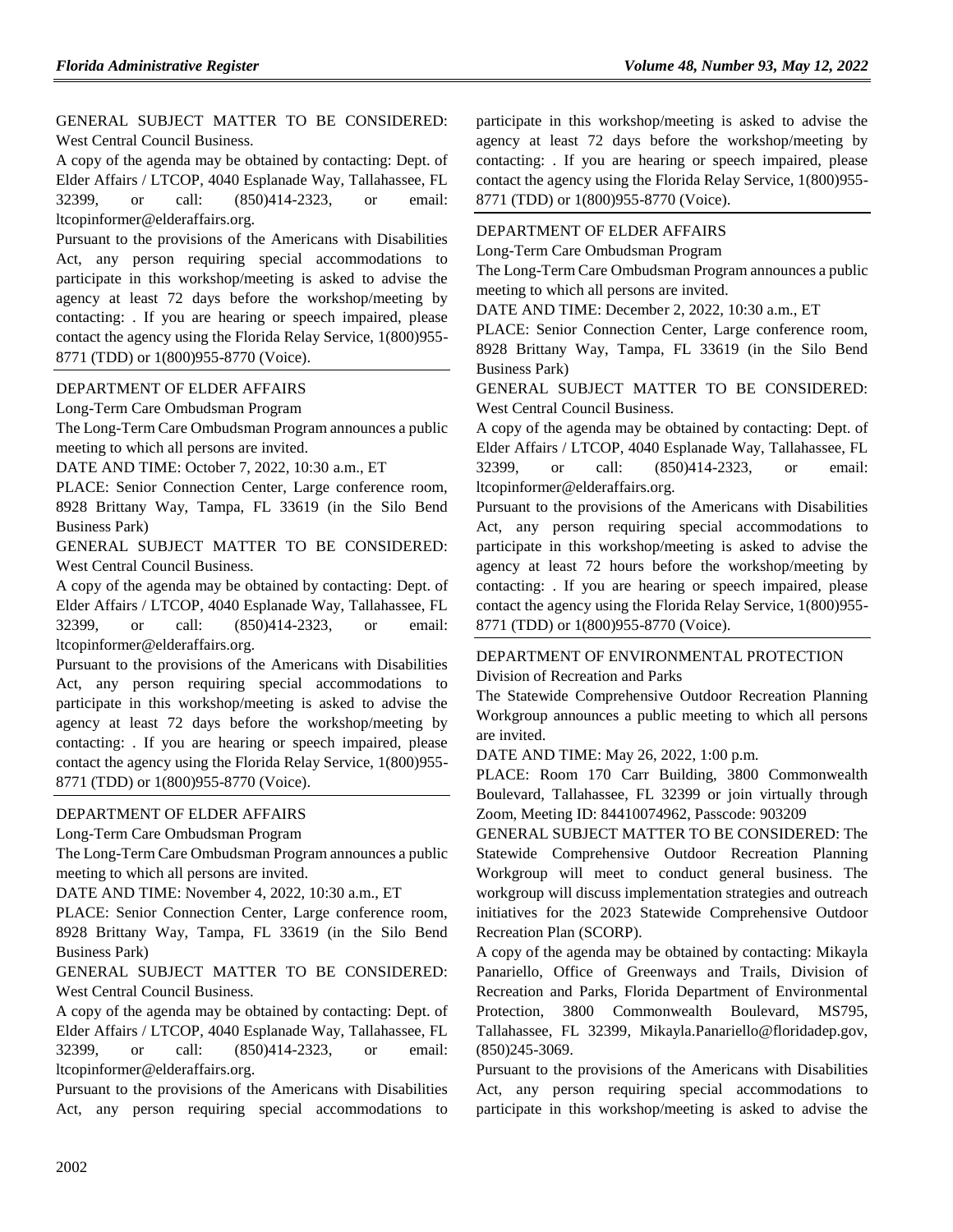agency at least 5 days before the workshop/meeting by contacting: Mikayla Panariello, Office of Greenways and Trails, Division of Recreation and Parks, Florida Department of Environmental Protection, 3800 Commonwealth Boulevard, MS795, Tallahassee, FL 32399, Mikayla.Panariello@floridadep.gov, (850)245-3069. If you are hearing or speech impaired, please contact the agency using the Florida Relay Service, 1(800)955-8771 (TDD) or 1(800)955- 8770 (Voice).

#### [DEPARTMENT OF HEALTH](https://www.flrules.org/gateway/department.asp?id=64)

[Division of Children's Medical Services](https://www.flrules.org/gateway/organization.asp?id=333)

The Child Abuse Death Review Circuit 15 Committee announces a public meeting to which all persons are invited.

DATE AND TIME: May 26, 2022, 9:00 a.m. – 9:15a.m.

PLACE: Microsoft Teams Meeting Link: https://teams.microsoft.com/l/meetup-

join/19%3ameeting\_MmRjM2RjNjEtMWZkYy00N2QzLThj

ZjMtOWY0OTRlYTFjZjQz%40thread.v2/0?context=%7b%2 2Tid%22%3a%2228cd8f80-3c44-4b27-81a0-

cd2b03a31b8d%22%2c%22Oid%22%3a%22ca176034-85e8- 41db-a51e-cd3c5689b4f7%22%7d

GENERAL SUBJECT MATTER TO BE CONSIDERED: The Committee will address administrative issues, review cases, and discuss the CADR Action Plan. A portion of the meeting is required by Section 383.412(3) (a), F.S. to be closed to the public to allow the Committee to discuss information that is confidential and exempt from public meetings and public records. This portion of the meeting will be announced at the meeting.

A copy of the agenda may be obtained by contacting: merlene.ramnon@flhealth.gov

Pursuant to the provisions of the Americans with Disabilities Act, any person requiring special accommodations to participate in this workshop/meeting is asked to advise the agency at least 7 days before the workshop/meeting by contacting: merlene.ramnon@flhealth.gov. If you are hearing or speech impaired, please contact the agency using the Florida Relay Service, 1(800)955-8771 (TDD) or 1(800)955-8770 (Voice).

| For | more | information.                | you | may | contact: |
|-----|------|-----------------------------|-----|-----|----------|
|     |      | merlene.ramnon@flhealth.gov |     |     |          |

#### [DEPARTMENT OF CHILDREN AND FAMILIES](https://www.flrules.org/gateway/department.asp?id=65)

The Department of Children and Families, announces a public meeting to which all persons are invited.

DATE AND TIME: June 7, 2022, 3:30 p.m.

PLACE: Please join the meeting from a computer, tablet or smartphone.

https://meet.goto.com/SolicitationAdministration

You can also dial in using your phone.

United States (Toll Free): 1 866 899 4679

United States: +1 (571) 317-3116 Access Code: 687-621-357

GENERAL SUBJECT MATTER TO BE CONSIDERED: The Department of Children and Families (Department), Office of Substance Abuse and Mental Health (SAMH) is seeking a vendor to provide training and consultation to Department staff for implementation of an integrated, evidence-based suicide prevention model, with a focus on a system-wide, organizational culture shift, delivered to Department staff in multiple program areas and locations across the state. Any person interested in participating must comply with the terms of this solicitation.

A copy of the agenda may be obtained by contacting: Michele.staffieri@myflfamilies.com.

Pursuant to the provisions of the Americans with Disabilities Act, any person requiring special accommodations to participate in this workshop/meeting is asked to advise the agency at least 48 hours before the workshop/meeting by contacting: Michele.staffieri@myflfamilies.com. If you are hearing or speech impaired, please contact the agency using the Florida Relay Service, 1(800)955-8771 (TDD) or 1(800)955- 8770 (Voice).

For more information, you may contact: Michele.staffieri@myflfamilies.com.

#### [DEPARTMENT OF CHILDREN AND FAMILIES](https://www.flrules.org/gateway/department.asp?id=65)

The Department of Children and Families announces a public meeting to which all persons are invited.

DATE AND TIME: Friday, May 13, 2022, 10:00 a.m.

PLACE: Topic: Hendry/Glades Community Alliance

Time: May 13, 2022 10:00 a.m. Eastern Time (US and Canada) Join Zoom Meeting

https://zoom.us/j/93534672553?pwd=WkFWK2M4ejJwcnpF

My9lVkc0RXMxUT09

Meeting ID: 935 3467 2553

Passcode: n225Aw

GENERAL SUBJECT MATTER TO BE CONSIDERED: ongoing Hendry/Glades County Community Alliance business.

A copy of the agenda may be obtained by contacting: stephanie.jones@myflfamilies.com

#### [DEPARTMENT OF CHILDREN AND FAMILIES](https://www.flrules.org/gateway/department.asp?id=65)

[Family Safety and Preservation Program](https://www.flrules.org/gateway/organization.asp?id=342)

The Department of Children and Families announces a public meeting to which all persons are invited.

DATE AND TIME: Date: June 27, 2022, 2:00 p.m. – 4:00 p.m. Eastern Standard Time

PLACE: Zoom Meeting

Register to attend the meeting at this link https://us06web.zoom.us/meeting/register/tZMlfmqqTMqHtwUZ5uVnKAWqsUDQOQLDGHf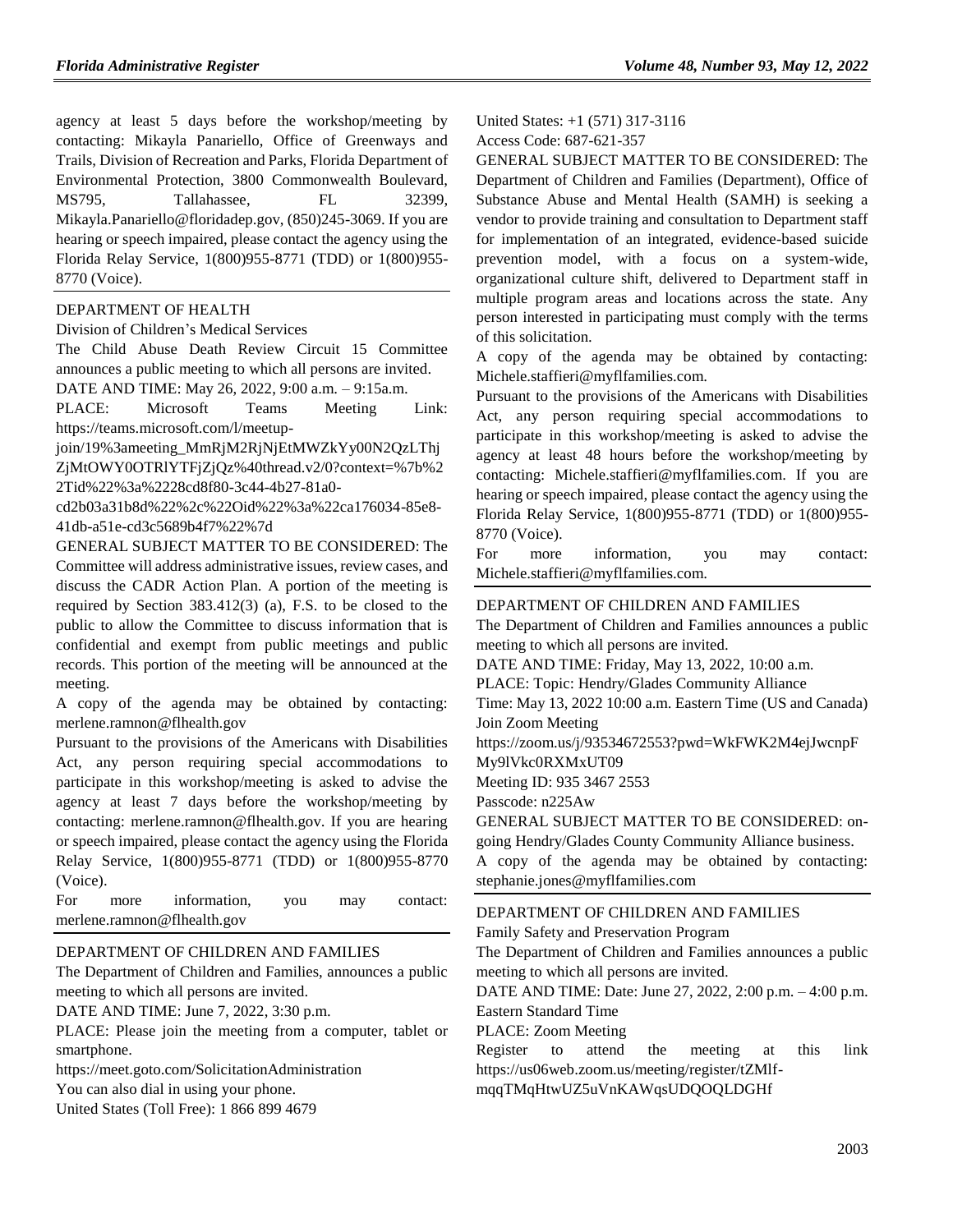GENERAL SUBJECT MATTER TO BE CONSIDERED: The purpose of this meeting is for the Independent Living Services Advisory Council (ILSAC) to conduct general business. A more detailed agenda with relevant presentation material will be posted on the department's website, https://www.myflfamilies.com/service-programs/independentliving/meeting-schedule.shtml

A copy of the agenda may be obtained by contacting: Cal Walton, III Department of Children and Families, phone 407- 241-4712 or email Cal.Walton@myflfamilies.com

Pursuant to the provisions of the Americans with Disabilities Act, any person requiring special accommodations to participate in this workshop/meeting is asked to advise the agency at least 1 days before the workshop/meeting by contacting: Cal Walton, III Department of Children and Families, phone 407-241-4712 or email Cal.Walton@myflfamilies.com. If you are hearing or speech impaired, please contact the agency using the Florida Relay Service, 1(800)955-8771 (TDD) or 1(800)955-8770 (Voice).

For more information, you may contact: Cal Walton, III Department of Children and Families, phone 407-241-4712 or email Cal.Walton@myflfamilies.com

#### [FLORIDA HOUSING FINANCE CORPORATION](https://www.flrules.org/gateway/department.asp?id=67)

The Florida Housing Finance Corporation announces a workshop to which all persons are invited.

DATE AND TIME: May 23, 2022, 2:00 p.m., Eastern Time.

PLACE: The workshop will be available by telephone and webinar.

The registration information is posted to the following website: https://www.floridahousing.org/programs/developersmultifamily-programs/competitive/2022/2022-210

GENERAL SUBJECT MATTER TO BE CONSIDERED: The workshop will be held to solicit comments and suggestions from interested persons relative to Florida Housing's proposed RFA 2022-210 Permanent Supportive Housing Focusing On Best Practices And Funding For Tenancy Supports And Resident Services Coordination For High Utilizers Of Public Behavioral Health Systems.

A copy of the agenda may be obtained by contacting:

Pursuant to the provisions of the Americans with Disabilities Act, any person requiring special accommodations to participate in this workshop/meeting is asked to advise the agency at least 5 days before the workshop/meeting by contacting: Rita Guzman, (850) 488-4197. If you are hearing or speech impaired, please contact the agency using the Florida Relay Service, 1(800)955-8771 (TDD) or 1(800)955-8770 (Voice).

#### [FLORIDA LEAGUE OF CITIES](https://www.flrules.org/gateway/organization.asp?id=670)

The Florida Municipal Pension Trust Fund (FMPTF) announces a public meeting to which all persons are invited.

DATE AND TIME: Thursday, June 9, 2022, 11:00 a.m.

PLACE: Opal Grand Resort, 10 N Ocean Blvd., Delray Beach, FL 33483, (561) 274-3200

GENERAL SUBJECT MATTER TO BE CONSIDERED: Florida Municipal Pension Trust Fund (FMPTF) general meeting conducted through the use of communications media technology, as authorized by Section 163.01(18), Florida Statutes. Persons interested in attending may do so in person at Opal Grand Resort, 10 N Ocean Blvd., Delray Beach, FL 33483, (561) 274-3200, where a communications media technology facility will be located.

A copy of the agenda may be obtained by contacting: Penny Mitchell, email: pmitchell@flcities.com or call: (850) 701- 3649.

Pursuant to the provisions of the Americans with Disabilities Act, any person requiring special accommodations to participate in this workshop/meeting is asked to advise the agency at least 7 days before the workshop/meeting by contacting: Penny Mitchell, email: pmitchell@flcities.com or call: (850) 701-3649. If you are hearing or speech impaired, please contact the agency using the Florida Relay Service, 1(800)955-8771 (TDD) or 1(800)955-8770 (Voice).

If any person decides to appeal any decision made by the Board with respect to any matter considered at this meeting or hearing, he/she will need to ensure that a verbatim record of the proceeding is made, which record includes the testimony and evidence from which the appeal is to be issued.

For more information, you may contact: Penny Mitchell, email: pmitchell@flcities.com or call: (850) 701-3649.

#### [FLORIDA LEAGUE OF CITIES](https://www.flrules.org/gateway/organization.asp?id=670)

The Florida Municipal Investment Trust (FMIvT) announces a public meeting to which all persons are invited.

DATE AND TIME: Thursday, June 9, 2022, 1:00 p.m.

PLACE: Opal Grand Resort, 10 N Ocean Blvd., Delray Beach, FL 33483, (561) 274-3200

GENERAL SUBJECT MATTER TO BE CONSIDERED: Florida Municipal Investment Trust (FMIvT) general meeting conducted through the use of communications media technology, as authorized by Section 163.01(18), Florida Statutes. Persons interested in attending may do so in person at Opal Grand Resort, 10 N Ocean Blvd., Delray Beach, FL 33483, (561) 274-3200, where a communications media technology facility will be located.

A copy of the agenda may be obtained by contacting: Penny Mitchell, email: pmitchell@flcities.com or call: (850) 701- 3649.

Pursuant to the provisions of the Americans with Disabilities Act, any person requiring special accommodations to participate in this workshop/meeting is asked to advise the agency at least 7 days before the workshop/meeting by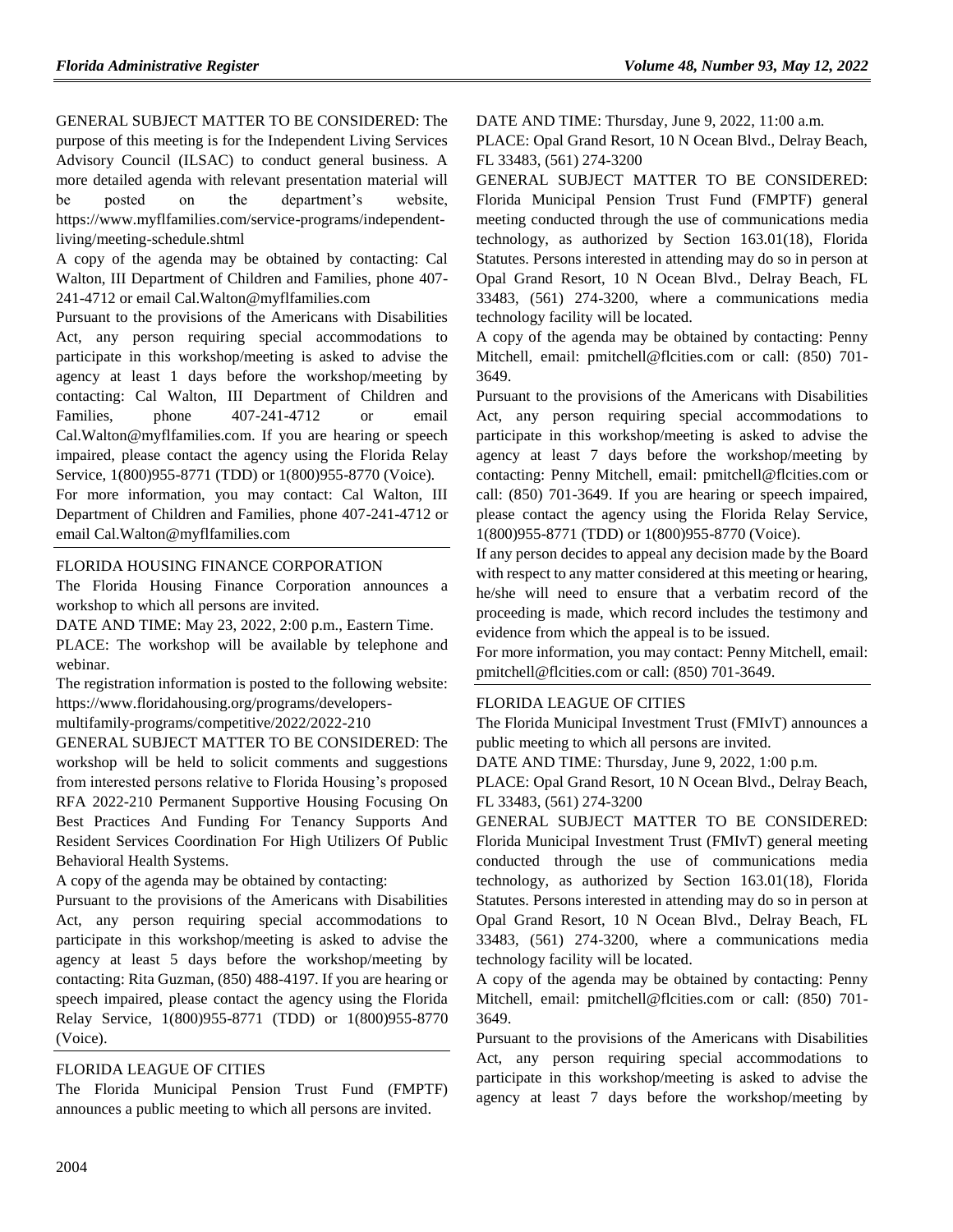contacting: Penny Mitchell, email: pmitchell@flcities.com or call: (850) 701-3649. If you are hearing or speech impaired, please contact the agency using the Florida Relay Service, 1(800)955-8771 (TDD) or 1(800)955-8770 (Voice).

If any person decides to appeal any decision made by the Board with respect to any matter considered at this meeting or hearing, he/she will need to ensure that a verbatim record of the proceeding is made, which record includes the testimony and evidence from which the appeal is to be issued.

For more information, you may contact: Penny Mitchell, email: pmitchell@flcities.com or call: (850) 701-3649.

#### [FLORIDA LEAGUE OF CITIES](https://www.flrules.org/gateway/organization.asp?id=670)

The Florida Municipal Insurance Trust (FMIT) announces a public meeting to which all persons are invited.

DATE AND TIME: Friday, June 10, 2022, 8:30 a.m.

PLACE: Opal Grand Resort, 10 N Ocean Blvd., Delray Beach, FL 33483, (561) 274-3200

GENERAL SUBJECT MATTER TO BE CONSIDERED: Florida Municipal Insurance Trust (FMIT) general meeting conducted through the use of communications media technology, as authorized by Section 163.01(18), Florida Statutes. Persons interested in attending may do so in person at Opal Grand Resort, 10 N Ocean Blvd., Delray Beach, FL 33483, (561) 274-3200, where a communications media technology facility will be located.

A copy of the agenda may be obtained by contacting: Penny Mitchell, email: pmitchell@flcities.com or call: (850) 701- 3649.

Pursuant to the provisions of the Americans with Disabilities Act, any person requiring special accommodations to participate in this workshop/meeting is asked to advise the agency at least 7 days before the workshop/meeting by contacting: Penny Mitchell, email: pmitchell@flcities.com or call: (850) 701-3649. If you are hearing or speech impaired, please contact the agency using the Florida Relay Service, 1(800)955-8771 (TDD) or 1(800)955-8770 (Voice).

If any person decides to appeal any decision made by the Board with respect to any matter considered at this meeting or hearing, he/she will need to ensure that a verbatim record of the proceeding is made, which record includes the testimony and evidence from which the appeal is to be issued.

For more information, you may contact: Penny Mitchell, email: pmitchell@flcities.com or call: (850) 701-3649.

[FLORIDA WORKERS' COMPENSATION JOINT](https://www.flrules.org/gateway/organization.asp?id=757)  [UNDERWRITING ASSOCIATION, INC](https://www.flrules.org/gateway/organization.asp?id=757)

The FWCJUA Producer Committee rescheduled from May 18, 2022 to June 2, 2022 announces a telephone conference call to which all persons are invited.

DATE AND TIME: June 2, 2022, 10:00 a.m. (ET)

PLACE: Contact Kathy Coyne at 941-378-7408 to participate.

GENERAL SUBJECT MATTER TO BE CONSIDERED: Agenda topics may include agency authorization process; agency producer agreement; agency producer termination, suspension or revocation to include the appeal process; agency producer fees; online application process; application for coverage and related forms; declinations for renewal policies; and a report on agency producer activities.

A copy of the agenda may be obtained by contacting: Kathy Coyne or at www.fwcjua.com.

# Section VII Notice of Petitions and Dispositions Regarding Declaratory Statements

#### [DEPARTMENT OF BUSINESS AND PROFESSIONAL](https://www.flrules.org/gateway/department.asp?id=61)  [REGULATION](https://www.flrules.org/gateway/department.asp?id=61)

#### [Board of Cosmetology](https://www.flrules.org/gateway/organization.asp?id=275)

NOTICE IS HEREBY GIVEN that Florida Board of Cosmetology has received the petition for declaratory statement from Yuri Olivera Chavez. The petition seeks the agency's opinion as to the applicability of Sections 477.019 and 477.0135, Florida Statutes, as it applies to the petitioner.

Petitioner's petition, filed on April 27, 2022, asks, "Can the Petitioner, who is a certified Ophthalmic Technician, be allowed to perform lash extensions without going to cosmetology school as she already has as extensive knowledge of the eye and eyelids?" Except for good cause shown, motions for leave to intervene must be filed within 21 days after the publication of this notice.

A copy of the Petition for Declaratory Statement may be obtained by contacting: Krista B. Woodard, Executive Director, Florida Board of Cosmetology, 2601 Blair Stone Road, Tallahassee, FL 32399-0783, or by electronic mail-Krista.Woodard@myfloridalicense.com

### Section VIII

# Notice of Petitions and Dispositions Regarding the Validity of Rules

Notice of Petition for Administrative Determination has been filed with the Division of Administrative Hearings on the following rules:

#### **NONE**

Notice of Disposition of Petition for Administrative Determination has been filed with the Division of Administrative Hearings on the following rules:

#### NONE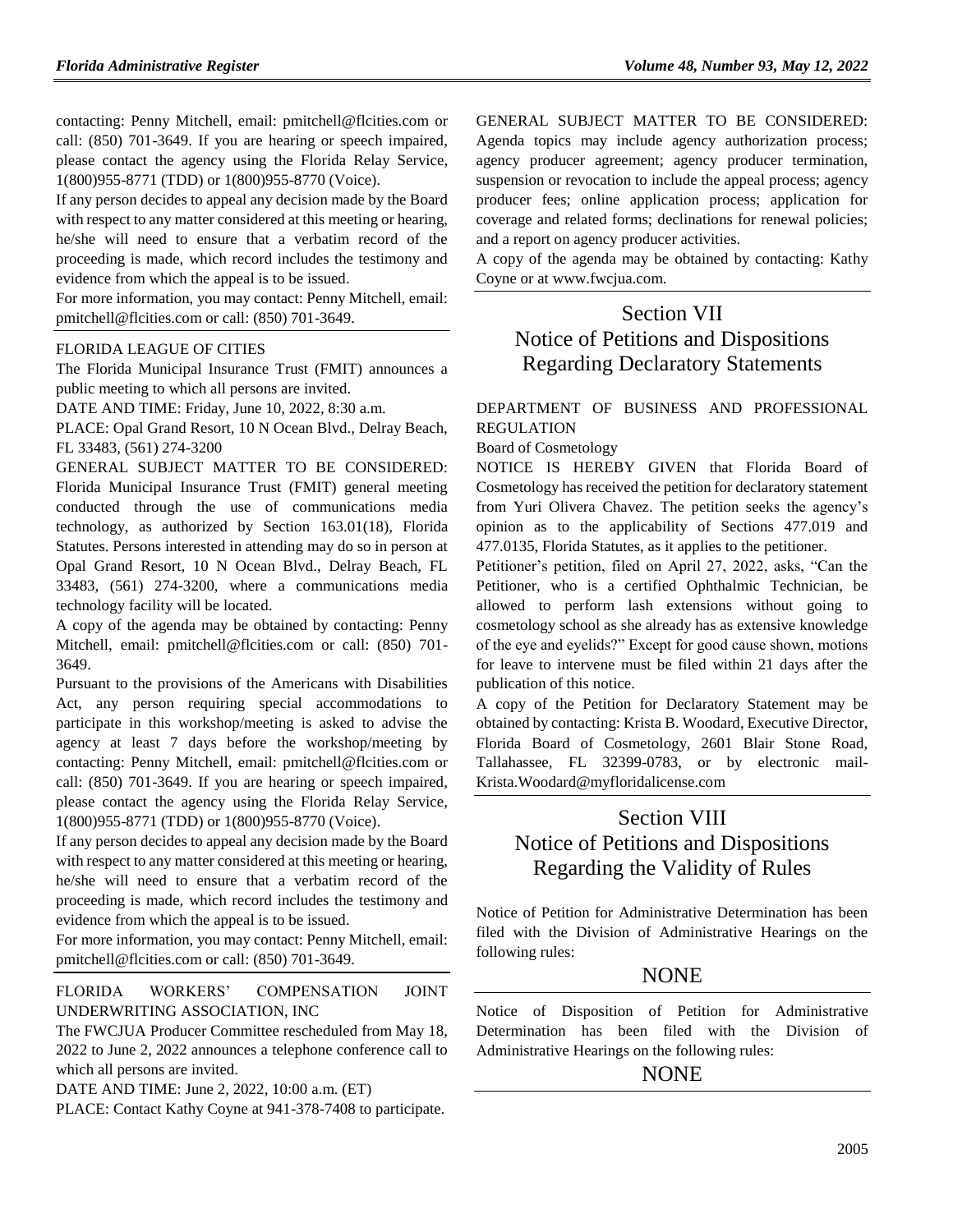Section IX Notice of Petitions and Dispositions Regarding Non-rule Policy Challenges

### NONE

Section X Announcements and Objection Reports of the Joint Administrative Procedures Committee

### **NONE**

# Section XI Notices Regarding Bids, Proposals and Purchasing

#### [DEPARTMENT OF EDUCATION](https://www.flrules.org/gateway/department.asp?id=6)

REQUESTING BIDS FOR FURNISHING INSTRUCTIONAL MATERIALS TO THE STATE OF FLORIDA

Sealed bids addressed to the Florida Department of Education and marked "Sealed Bid" will be received no later than 5:00 p.m. (EDT), June 10, 2022.

Bids shall include proposals for furnishing instructional materials effective April 1, 2023, for a period of five years in the area of K-12 Social Studies. Bids for adoption must meet the criteria established in the specifications and the policies and procedures available by accessing the Department of Education website at a state of  $\alpha$  at a state at a state  $\alpha$  at a state  $\alpha$  at a state  $\alpha$  at a state  $\alpha$  at a state  $\alpha$  at a state  $\alpha$  at a state  $\alpha$  at a state  $\alpha$  at a state  $\alpha$  at a state  $\alpha$  at a state  $\alpha$  at a sta

[http://www.fldoe.org/academics/standards/instructional-](http://www.fldoe.org/academics/standards/instructional-materials)

[materials](http://www.fldoe.org/academics/standards/instructional-materials) or from the Instructional Materials Office, Room 432 Turlington Building, 325 West Gaines Street, Tallahassee, Florida 32399-0400. The bid shall state the lowest wholesale price at which the materials will be furnished as of April 1, 2023, when the contract period begins.

Each bidder shall furnish digital or electronic samples of required materials submitted, at a time designated by the Department of Education, which samples shall be identical with the digital or electronic samples approved and accepted by the state instructional materials reviewers as provided in Section 1006.38(2), Florida Statutes.

The digital or electronic instructional materials bid for adoption must be interoperable on commonly available mobile and desktop digital devices, using industry standard protocols such as EPUB or IMS Learning Tools. The digital instructional materials must be accessible through a school districts' digital learning and technology infrastructure to ensure students have

access to high quality electronic and digital instructional materials. Publishers are encouraged to provide digital materials that comply with IMS global standards, including the Learning Information Services specifications, in order to ensure interoperability with a wide variety of platforms.

Contracts must be executed and required bonds submitted within 30 calendar days after receipt of the contract.

The Department of Education reserves the right to reject any or all bids.

#### [REGIONAL PLANNING COUNCILS](https://www.flrules.org/gateway/department.asp?id=29)

[East Central Florida Regional Planning Council](https://www.flrules.org/gateway/organization.asp?id=62) East Central Florida Regional Planning Council

REQUEST FOR PROPOSAL #8-1-2022: Modeling Services to Support Community Development Block Grants - Mitigation Planning. Submission Deadline: All responses to this RFP must be received in the offices of the ECFRPC (455 N. Garland Avenue, Suite 414, Orlando FL 32801) no later than 4:00 p.m. on May 31, 2022. Email questions to [tmccue@ecfrpc.org](mailto:tmccue@ecfrpc.org) by May 25, 2022 by 5:00 p.m. To view the full RFP, visit www.ecfrpc.org.

#### [VILLAGE OF WELLINGTON](https://www.flrules.org/gateway/organization.asp?id=1445)

NOTICE OF UNSOLICITED PROPOSAL FOR PUBLIC PRIVATE PARTNERSHIP OPPORTUNITY FOR WELLINGTON COMMUNITY PARK REDEVELOPMENT **OPPORTUNITY** 

#### VILLAGE OF WELLINGTON, FLORIDA

12300 Forest Hill Boulevard

Wellington, Florida 33414

#### LEGAL ADVERTISEMENT

NOTICE OF UNSOLICITED PROPOSAL FOR PUBLIC PRIVATE PARTNERSHIP OPPORTUNITY FOR WELLINGTON COMMUNITY PARK REDEVELOPMENT **OPPORTUNITY** 

The Village of Wellington, Florida has received an unsolicited proposal submitted under the provisions of Section 255.065, Florida Statutes, Public-Private Partnerships, for Wellington Community Park to fund, develop, construct, manage and maintain the facility. The Village owned site is located at 3401 South Shore Boulevard, Wellington, Florida 33414. The site is located on the west side of South Shore Blvd. south of Pierson Road and north of Lake Worth Rd. within the Village of Wellington. The property contains a 7,623-ft. building built in 1987 as a Boys and Girls Club.

In addition, the site contains six baseball fields, five of the ball fields are lighted, two basketball courts, a playground and paved parking lot. Village Water and Wastewater is available to the site and the current zoning is EOZD/PUD/AR – Equestrian Overlay Zoning District/Planned Unit Development/Agricultural Residential and is located within the Wellington Country Place PUD. The future land use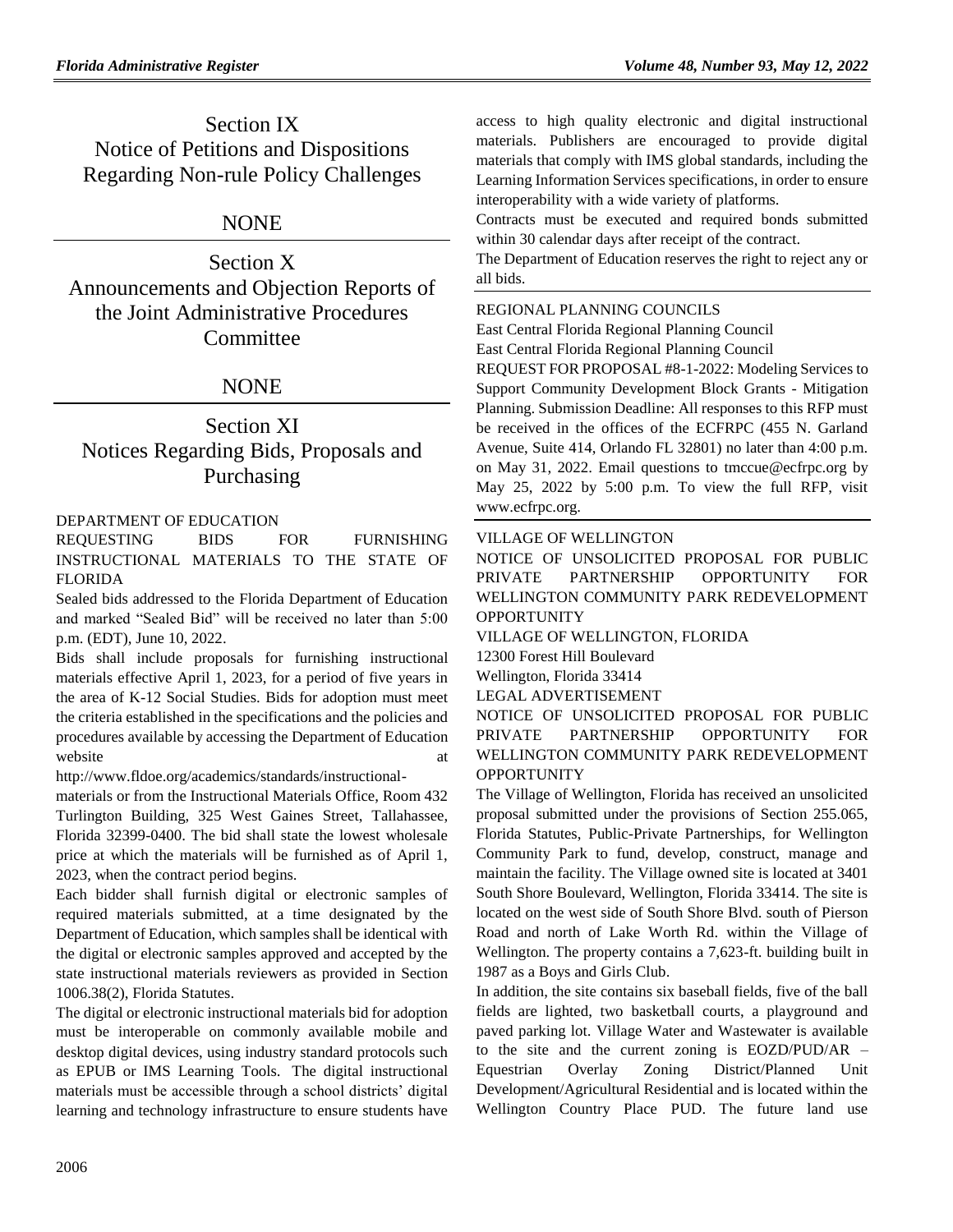designation: shows the property as "Park" and is located within the Equestrian Overlay-Zoning District (EOZD).

Under Florida's Public-Private Partnership Statute 255.065, the Village is required to publish a Notice of the acceptance of an unsolicited proposal and willingness to accept other proposals. As such, the Village of Wellington will hereby accept proposals to fund, develop, construct and manage Wellington Community Park.

Anyone interested in submitting a competing proposal under the provisions of Section 255.065, Florida Statutes, is hereby invited to submit a proposal in compliance with the provisions of Section 255.065 Florida Statutes. The submitted proposal shall include three (3) hard copies and one (1) electronic copy and must be submitted no later than 5:00 p.m. on June 2, 2022 to: Village of Wellington Clerk's Office, 12300 Forest Hill Boulevard, Wellington, Florida 33414. Proposal received after the 5:00 p.m. on June 2, 2022 will be rejected.

A cone of silence shall be imposed from the time of advertisement and shall remain in effect until Council awards or approves a contract, rejects all bids or responses, or otherwise takes action that ends the solicitation process. While the cone of silence is in effect, no proposer or its agent shall directly or indirectly communicate with any member of Council or their staff, the Manager, any employee of Wellington authorized to act on behalf of Wellington in relation to the award of a particular contract, or member of the Selection Committee in reference to the solicitation, with the exception of the Purchasing Agent or designee. Any and all questions shall be directed to: Danielle Zembrzuski, Phone 561-791-4107 or emai[l dzembrzuski@wellingtonfl.gov](mailto:dzembrzuski@wellingtonfl.gov)

Publish: Palm Beach Post – May 12, 2022

# Section XII Miscellaneous

#### [DEPARTMENT OF STATE](https://www.flrules.org/gateway/department.asp?id=1)

Index of Administrative Rules Filed with the Secretary of State Pursuant to subparagraph  $120.55(1)(b)6. - 7$ ., F.S., the below list of rules were filed in the Office of the Secretary of State between 3:00 p.m., Thursday, May 5, 2022 and 3:00 p.m., Wednesday, May 11, 2022.

| Rule No.  | <b>File Date</b> | <b>Effective</b><br><b>Date</b> |
|-----------|------------------|---------------------------------|
| 5JER22-1  | 5/6/2022         | 5/6/2022                        |
| 12AER22-2 | 5/9/2022         | 5/9/2022                        |
| 12AER22-3 | 5/9/2022         | 5/9/2022                        |
| 12AER22-4 | 5/9/2022         | 5/9/2022                        |

| 12AER22-5    | 5/9/2022  | 5/9/2022   |
|--------------|-----------|------------|
| 12AER22-6    | 5/9/2022  | 5/9/2022   |
| 12AER22-7    | 5/9/2022  | 5/9/2022   |
| 53ER22-22    | 5/5/2022  | 5/25/2022  |
| 61G15-22.002 | 5/6/2022  | 5/26/2022  |
| 62-6.001     | 5/10/2022 | **/**/**** |
| 64B4-2.0025  | 5/5/2022  | 5/25/2022  |
| 69K-5.0024   | 5/9/2022  | 5/29/2022  |

#### **LIST OF RULES AWAITING LEGISLATIVE APPROVAL SECTIONS 120.541(3), 373.139(7) AND/OR 373.1391(6), FLORIDA STATUTES**

| Rule No.             | <b>File Date</b> | <b>Effective</b><br>Date |
|----------------------|------------------|--------------------------|
|                      |                  |                          |
| 5K-4.020             | 12/10/2021       | **/**/****               |
| 5K-4.035             | 12/10/2021       | **/**/****               |
| 5K-4.045             | 12/10/2021       | **/**/****               |
| 60FF1-5.009          | 7/21/2016        | **/**/****               |
| $60P-1.003$          | 12/8/2021        | **/**/****               |
| 60P <sub>2.002</sub> | 11/5/2019        | **/**/****               |
| $60P-2.003$          | 11/5/2019        | **/**/****               |
| $62 - 6.001$         | 5/10/2022        | **/**/****               |
| 62-600.405           | 11/16/2021       | **/**/****               |
| 62-600.705           | 11/16/2021       | **/**/****               |
| 62-600.720           | 11/16/2021       | **/**/****               |
| 64B8-10.003          | 12/9/2015        | **/**/****               |
| 65C-9.004            | 3/31/2022        | **/**/****               |
| 69L-7.020            | 10/22/2021       | **/**/****               |

#### [FLORIDA COMMISSION ON OFFENDER REVIEW](https://www.flrules.org/gateway/department.asp?id=23) RULE NO.: RULE TITLE:

[23-24.020](https://www.flrules.org/gateway/ruleNo.asp?id=23-24.020) Conditional Medical Release Eligibility NOTICE OF DENIAL OF PETITION TO INITIATE RULEMAKING

NOTICE IS HEREBY GIVEN that the Florida Commission on Offender Review has issued an Order Denying Petition to Initiate Rulemaking in response to an April 12, 2022, petition